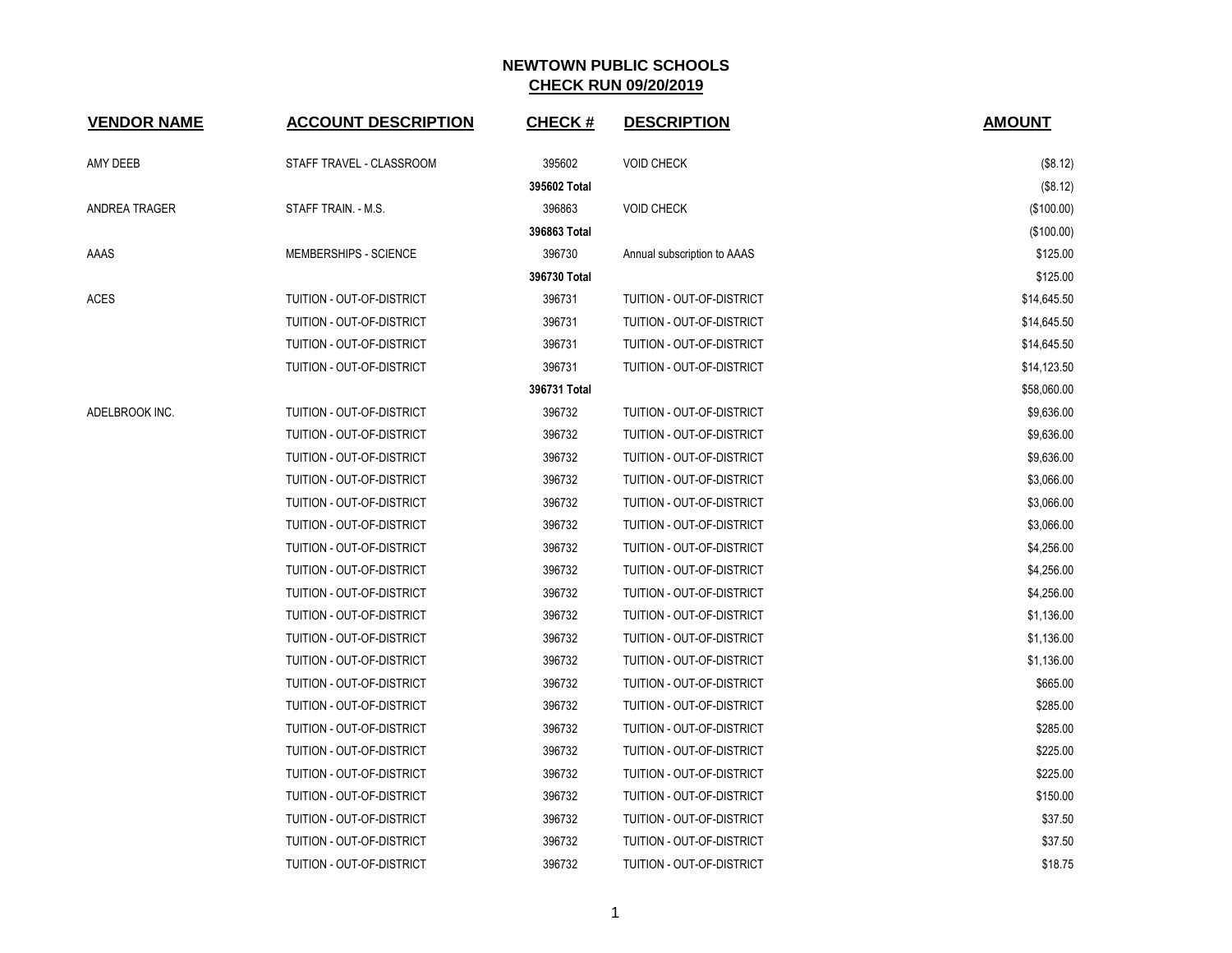| <b>VENDOR NAME</b>         | <b>ACCOUNT DESCRIPTION</b>       | <b>CHECK#</b> | <b>DESCRIPTION</b>                   | <b>AMOUNT</b> |
|----------------------------|----------------------------------|---------------|--------------------------------------|---------------|
| ADELBROOK INC.             | TUITION - OUT-OF-DISTRICT        | 396732        | TUITION - OUT-OF-DISTRICT            | \$180.00      |
|                            | TUITION - OUT-OF-DISTRICT        | 396732        | TUITION - OUT-OF-DISTRICT            | \$22.50       |
|                            | TUITION - OUT-OF-DISTRICT        | 396732        | TUITION - OUT-OF-DISTRICT            | \$4,095.00    |
|                            | TUITION - OUT-OF-DISTRICT        | 396732        | <b>TUITION - OUT-OF-DISTRICT</b>     | \$3,066.00    |
|                            | <b>TUITION - OUT-OF-DISTRICT</b> | 396732        | TUITION - OUT-OF-DISTRICT            | \$3,066.00    |
|                            | TUITION - OUT-OF-DISTRICT        | 396732        | TUITION - OUT-OF-DISTRICT            | \$3,066.00    |
|                            | TUITION - OUT-OF-DISTRICT        | 396732        | TUITION - OUT-OF-DISTRICT            | \$1,392.00    |
|                            | TUITION - OUT-OF-DISTRICT        | 396732        | TUITION - OUT-OF-DISTRICT            | \$2,784.00    |
|                            | TUITION - OUT-OF-DISTRICT        | 396732        | TUITION - OUT-OF-DISTRICT            | \$1,392.00    |
|                            | TUITION - OUT-OF-DISTRICT        | 396732        | TUITION - OUT-OF-DISTRICT            | \$23.75       |
|                            | TUITION - OUT-OF-DISTRICT        | 396732        | TUITION - OUT-OF-DISTRICT            | \$75.00       |
|                            | TUITION - OUT-OF-DISTRICT        | 396732        | TUITION - OUT-OF-DISTRICT            | \$56.25       |
|                            |                                  | 396732 Total  |                                      | \$75,429.25   |
| <b>ADVANTAGE PRESS</b>     | INSTR. SUPPLIES - P.E.           | 396733        | PE SPORTS AND ACTIVITIES- AND SUPPLY | \$545.00      |
|                            |                                  | 396733 Total  |                                      | \$545.00      |
| AFLAC                      | P/R - AFLAC INSURANCE            | 396734        | AFLAC SEPT 2019                      | \$6,789.02    |
|                            |                                  | 396734 Total  |                                      | \$6,789.02    |
| AIRGAS USA, LLC            | CONTRACTED SERV. - TECH ED.      | 396735        | <b>CYLINDER RENTAL</b>               | \$44.59       |
|                            | CONTRACTED SERV. - TECH ED.      | 396735        | <b>CYLINDER RENTAL</b>               | \$44.59       |
|                            |                                  | 396735 Total  |                                      | \$89.18       |
| <b>ALARMS BY PRECISION</b> | B. & G. REPAIRS - S.H.           | 396736        | LOCK / ALARM EMERG REPAIRS - SH      | \$1,010.00    |
|                            | B. & G. REPAIRS - S.H.           | 396736        | LOCK / ALARM EMERG REPAIRS - SH      | \$1,050.00    |
|                            | <b>EMERGENCY REPAIRS - H.</b>    | 396736        | LOCK / ALARM EMERG REPAIRS - HAWL    | \$91.00       |
|                            | <b>EMERGENCY REPAIRS - H.</b>    | 396736        | LOCK / ALARM EMERG REPAIRS - HAWL    | \$245.00      |
|                            | <b>EMERGENCY REPAIRS - RIS.</b>  | 396736        | LOCK / ALARM EMERG REPAIRS - RIS     | \$295.00      |
|                            | <b>EMERGENCY REPAIRS - M.S.</b>  | 396736        | LOCK / ALARM EMERG REPAIRS - NMS     | \$1,640.00    |
|                            | <b>EMERGENCY REPAIRS - M.S.</b>  | 396736        | LOCK / ALARM EMERG REPAIRS - NMS     | \$150.00      |
|                            | <b>EMERGENCY REPAIRS - H.S.</b>  | 396736        | LOCK / ALARM EMERG REPAIRS - NHS     | \$150.00      |
|                            |                                  | 396736 Total  |                                      | \$4,631.00    |
| ALL-STAR TRANSPORTATION L  | STUDENT TRAVEL - SPORTS          | 396737        | STUDENT TRANSPORTATION - ATHLETICS   | \$4,859.51    |
|                            |                                  | 396737 Total  |                                      | \$4,859.51    |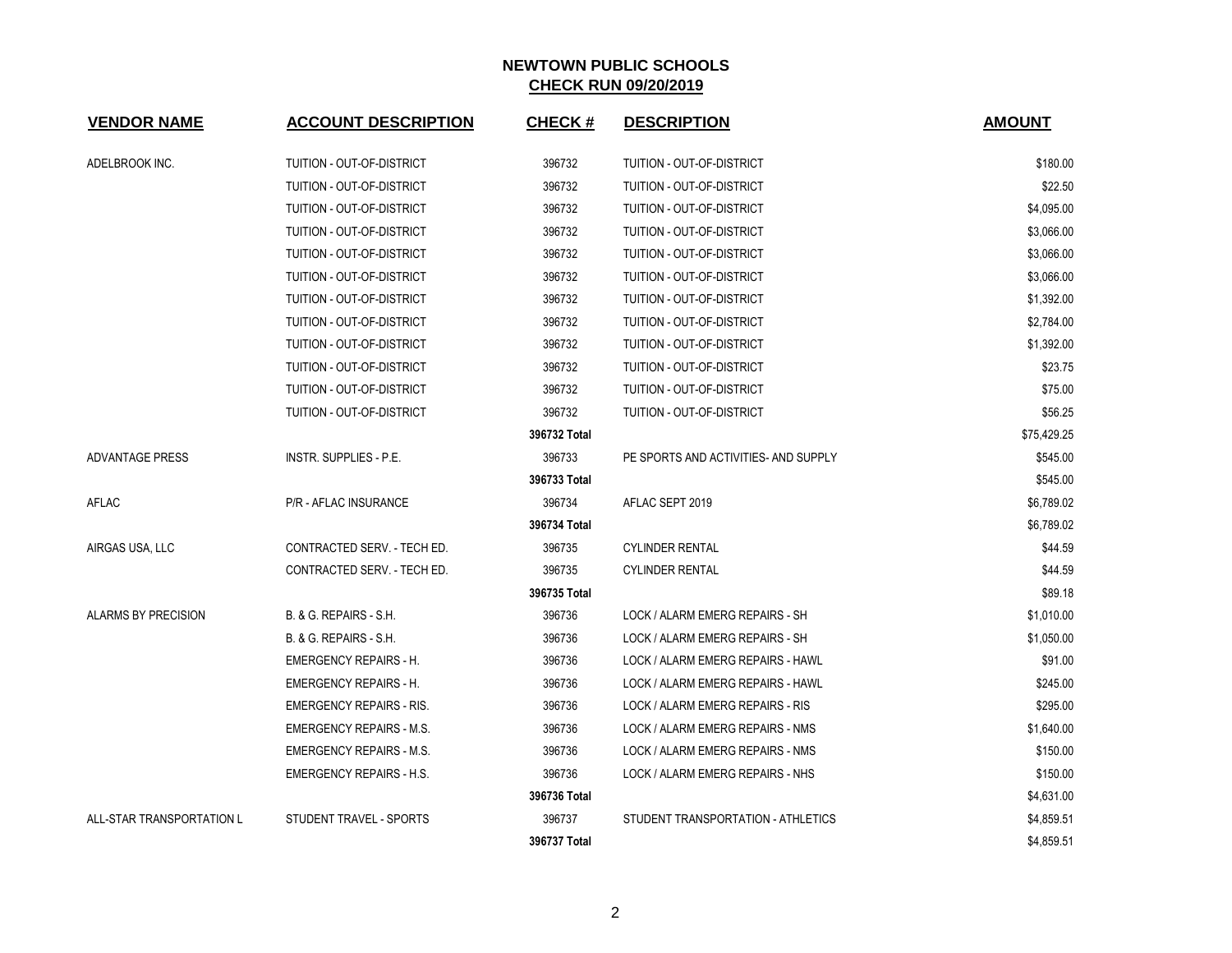| <b>VENDOR NAME</b>        | <b>ACCOUNT DESCRIPTION</b>       | <b>CHECK#</b> | <b>DESCRIPTION</b>                               | <b>AMOUNT</b> |
|---------------------------|----------------------------------|---------------|--------------------------------------------------|---------------|
| ALTIERI, LAURA            | OFF. SUPPLIES - ADMIN.           | 396738        | <b>ADMIN SUPPLIES</b>                            | \$81.00       |
|                           |                                  | 396738 Total  |                                                  | \$81.00       |
| AMERICAN CHEMICAL SOCIETY | <b>INSTR. SUPPLIES - SCIENCE</b> | 396739        | MEMBERSHIP 2019/20                               | \$50.00       |
|                           |                                  | 396739 Total  |                                                  | \$50.00       |
| AMERICAN RED CROSS        | STAFF TRAIN. - HEALTH ADMIN.     | 396740        | CPR/FIRST AID TRAINING 2019/20                   | \$358.20      |
|                           | STAFF TRAIN. - HEALTH ADMIN.     | 396740        | CPR/FIRST AID TRAINING 2019/20                   | \$27.00       |
|                           | STAFF TRAIN. - HEALTH ADMIN.     | 396740        | CPR/FIRST AID TRAINING 2019/20                   | \$27.00       |
|                           |                                  | 396740 Total  |                                                  | \$412.20      |
| ANTHEM BLUE CROSS AN      | P/R - VOLUNTARY VISION INS.      | 396741        | ANTHEM SEPT 2019                                 | \$1,173.70    |
|                           |                                  | 396741 Total  |                                                  | \$1,173.70    |
| ARC-O-ROOTER LLC          | <b>EMERGENCY REPAIRS - H.S.</b>  | 396742        | SNAKE LOWER C WING SEWER LINE - NHS              | \$150.00      |
|                           |                                  | 396742 Total  |                                                  | \$150.00      |
| ASSOCIATED REFUSE HAULERS | <b>REFUSE REMOVAL</b>            | 396743        | REFUSE REMOVAL 2019-2020 YEAR 4 OF 5             | \$8,450.42    |
|                           | <b>REFUSE REMOVAL</b>            | 396743        | CARDBOARD RECYCLING - 2019-2020                  | \$278.00      |
|                           | <b>REFUSE REMOVAL</b>            | 396743        | CARDBOARD RECYCLING - 2019-2020                  | \$136.00      |
|                           | <b>REFUSE REMOVAL</b>            | 396743        | CARDBOARD RECYCLING - 2019-2020                  | \$140.00      |
|                           | <b>REFUSE REMOVAL</b>            | 396743        | CARDBOARD RECYCLING - 2019-2020                  | \$136.00      |
|                           | <b>REFUSE REMOVAL</b>            | 396743        | CARDBOARD RECYCLING - 2019-2020                  | \$172.00      |
|                           | <b>REFUSE REMOVAL</b>            | 396743        | CARDBOARD RECYCLING - 2019-2020                  | \$111.00      |
|                           | <b>REFUSE REMOVAL</b>            | 396743        | CARDBOARD RECYCLING - 2019-2020                  | \$270.00      |
|                           |                                  | 396743 Total  |                                                  | \$9,693.42    |
| AUTO HOME COMMERCIAL      | <b>EMERGENCY REPAIRS - RIS.</b>  | 396744        | PA SYSTEM / CLOCK REPAIRS - RIS                  | \$179.90      |
|                           | <b>EMERGENCY REPAIRS - M.S.</b>  | 396744        | PA SYSTEM / CLOCK REPAIRS - NMS                  | \$2,458.20    |
|                           | <b>EMERGENCY REPAIRS - H.S.</b>  | 396744        | PA SYSTEM / CLOCK REPAIRS - NHS                  | \$920.00      |
|                           |                                  | 396744 Total  |                                                  | \$3,558.10    |
| <b>BAGEL DELIGHT</b>      | OFF. SUPPLIES - ADMIN.           | 396745        | BAGELS (101666)                                  | \$140.00      |
|                           |                                  | 396745 Total  |                                                  | \$140.00      |
| BARNES & NOBLE INC.       | PRINTING - ENGLISH               | 396746        | HARD COVER - NARRATIVE OF THE FREDERICK DOUGLASS | \$540.28      |
|                           | PRINTING - ENGLISH               | 396746        | THE SECRET LIFE OF BEES                          | \$520.00      |
|                           |                                  | 396746 Total  |                                                  | \$1,060.28    |
| <b>BEE PUBLISHING C</b>   | OFF. SUPPLIES - ADMIN.           | 396747        | Yearly renewal for The Bee per attached.         | \$47.00       |
|                           |                                  | 396747 Total  |                                                  | \$47.00       |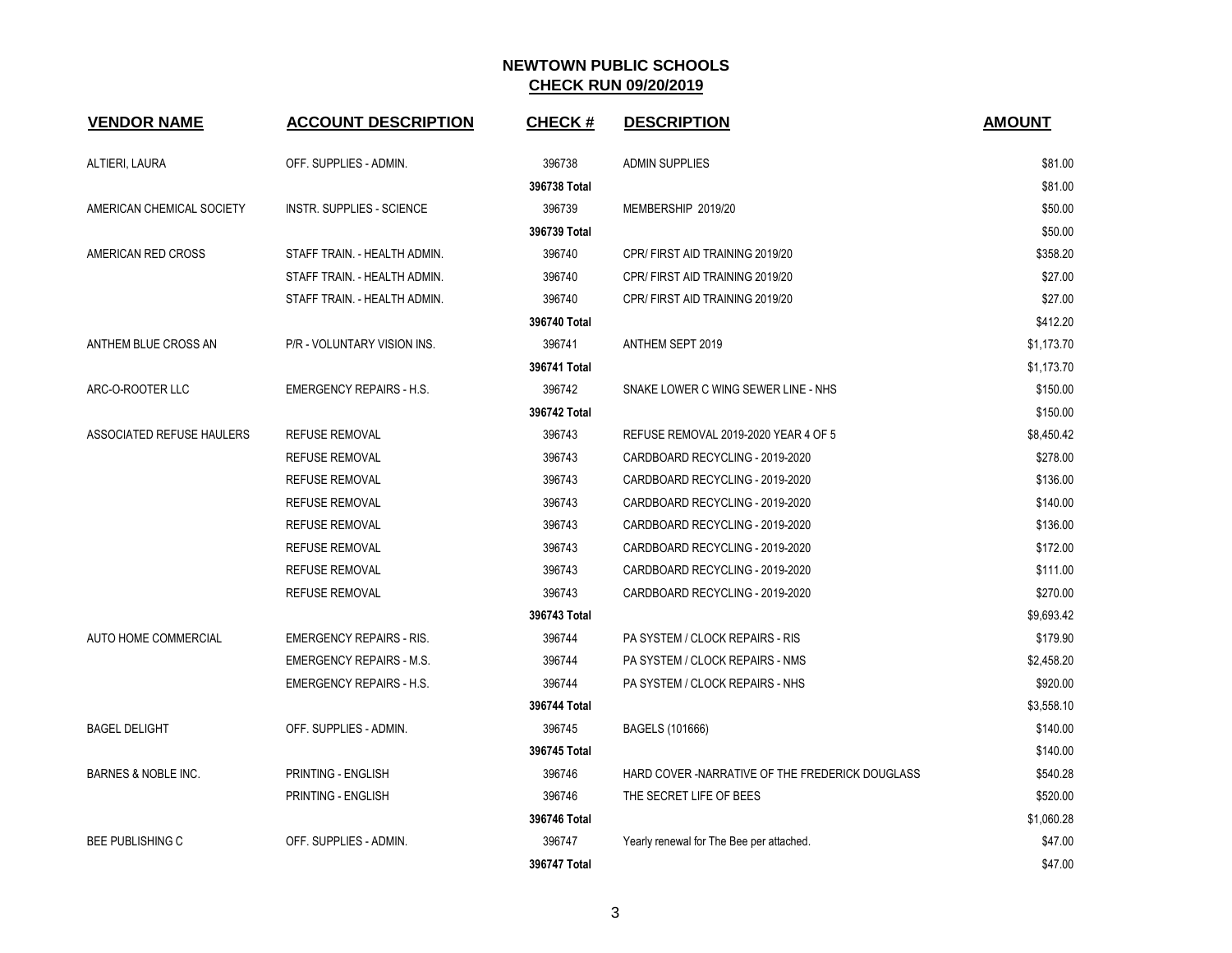| <b>VENDOR NAME</b>               | <b>ACCOUNT DESCRIPTION</b>      | <b>CHECK#</b> | <b>DESCRIPTION</b>                                        | <b>AMOUNT</b> |
|----------------------------------|---------------------------------|---------------|-----------------------------------------------------------|---------------|
| BERNSON, PETER                   | STAFF TRAIN. - SCIENCE          | 396748        | <b>CSTA CONFERENCE REG</b>                                | \$120.00      |
|                                  | <b>MEMBERSHIPS - SCIENCE</b>    | 396748        | <b>CSTA MEMBERSHIP</b>                                    | \$30.00       |
|                                  |                                 | 396748 Total  |                                                           | \$150.00      |
| <b>BLICK ART MATERIALS</b>       | <b>INSTR. SUPPLIES - ART</b>    | 396749        | Art Supplies - CREC Reg# 100464 - n                       | (\$1,073.58)  |
|                                  | <b>INSTR. SUPPLIES - ART</b>    | 396749        | Art Supplies - CREC Reg# 100464 - no shipping             | \$1,085.22    |
|                                  | <b>INSTR. SUPPLIES - ART</b>    | 396749        | Items for Art instruction per the attached.               | \$2,081.54    |
|                                  | <b>INSTR. SUPPLIES - ART</b>    | 396749        | Items for Art instruction per the attached.               | \$112.44      |
|                                  | <b>INSTR. SUPPLIES - ART</b>    | 396749        | Items for Art instruction per the attached.               | \$5.87        |
|                                  | <b>INSTR. SUPPLIES - ART</b>    | 396749        | ACRYLIC- ARTISAN OIL- CANVAS- SEE CART                    | \$575.70      |
|                                  | <b>INSTR. SUPPLIES - ART</b>    | 396749        | ACRYLIC- ARTISAN OIL- CANVAS- SEE CART                    | \$30.42       |
|                                  | <b>INSTR. SUPPLIES - ART</b>    | 396749        | ACRYLIC- ARTISAN OIL- CANVAS- SEE CART                    | \$3,670.97    |
|                                  | <b>INSTR. SUPPLIES - ART</b>    | 396749        | ACRYLIC- ARTISAN OIL- CANVAS- SEE CART                    | \$183.60      |
|                                  | <b>INSTR. SUPPLIES - ART</b>    | 396749        | ACRYLIC- ARTISAN OIL- CANVAS- SEE CART                    | \$103.99      |
|                                  | <b>INSTR. SUPPLIES - ART</b>    | 396749        | ACRYLIC- ARTISAN OIL- CANVAS- SEE CART                    | \$28.32       |
|                                  | <b>INSTR. SUPPLIES - ART</b>    | 396749        | ACRYLIC- ARTISAN OIL- CANVAS- SEE CART                    | \$54.83       |
|                                  |                                 | 396749 Total  |                                                           | \$6,859.32    |
| <b>BRAUN MOVING</b>              | B. & G. IMPROVE - H.S.          | 396750        | FURNITURE MOVE FOR FLOORING REPLACE - NHS                 | \$3,200.00    |
|                                  |                                 | 396750 Total  |                                                           | \$3,200.00    |
| <b>BUTCHER'S BEST MARKET LLC</b> | STAFF TRAIN. - CLASSROOM        | 396751        | Staff welcome back luncheon 8.23.19 # 218295              | \$630.00      |
|                                  | STAFF TRAIN. - ADMIN.           | 396751        | Leadership training $8.13.19 - #218290$                   | \$253.35      |
|                                  |                                 | 396751 Total  |                                                           | \$883.35      |
| CAAD                             | <b>INSTR. SUPPLIES - SPORTS</b> | 396752        | Reference Application for Membership - see attached       | \$155.00      |
|                                  |                                 | 396752 Total  |                                                           | \$155.00      |
| CANON SOLUTIONS AMERICA I        | CONTRACTED SERV. - CLASSRM      | 396753        | <b>COPIER USAGE M/S</b>                                   | \$13.80       |
|                                  |                                 | 396753 Total  |                                                           | \$13.80       |
| CAROLINA BIOLOGICAL SUPPL        | INSTR. SUPPLIES - SCIENCE       | 396754        | SEE ATTACHED LIST - QUOTE 434385 SQ                       | \$110.37      |
|                                  |                                 | 396754 Total  |                                                           | \$110.37      |
| CBS LLC                          | EQUIPMENT - INFO. TECH.         | 396755        | Epson 680 SST with HDMI, wall mount, wall plate with HDMI | \$1,578.00    |
|                                  |                                 | 396755 Total  |                                                           | \$1,578.00    |
| CDW GOVERNMENT, INC.             | EQUIPMENT - INFO. TECH.         | 396756        | Lenovo Chromebook 14e AMD A4-9120C 4Gb Ram 32 GB          | \$6,708.00    |
|                                  | EQUIPMENT - INFO. TECH.         | 396756        | Google Chrome Management Console License                  | \$624.00      |
|                                  |                                 | 396756 Total  |                                                           | \$7,332.00    |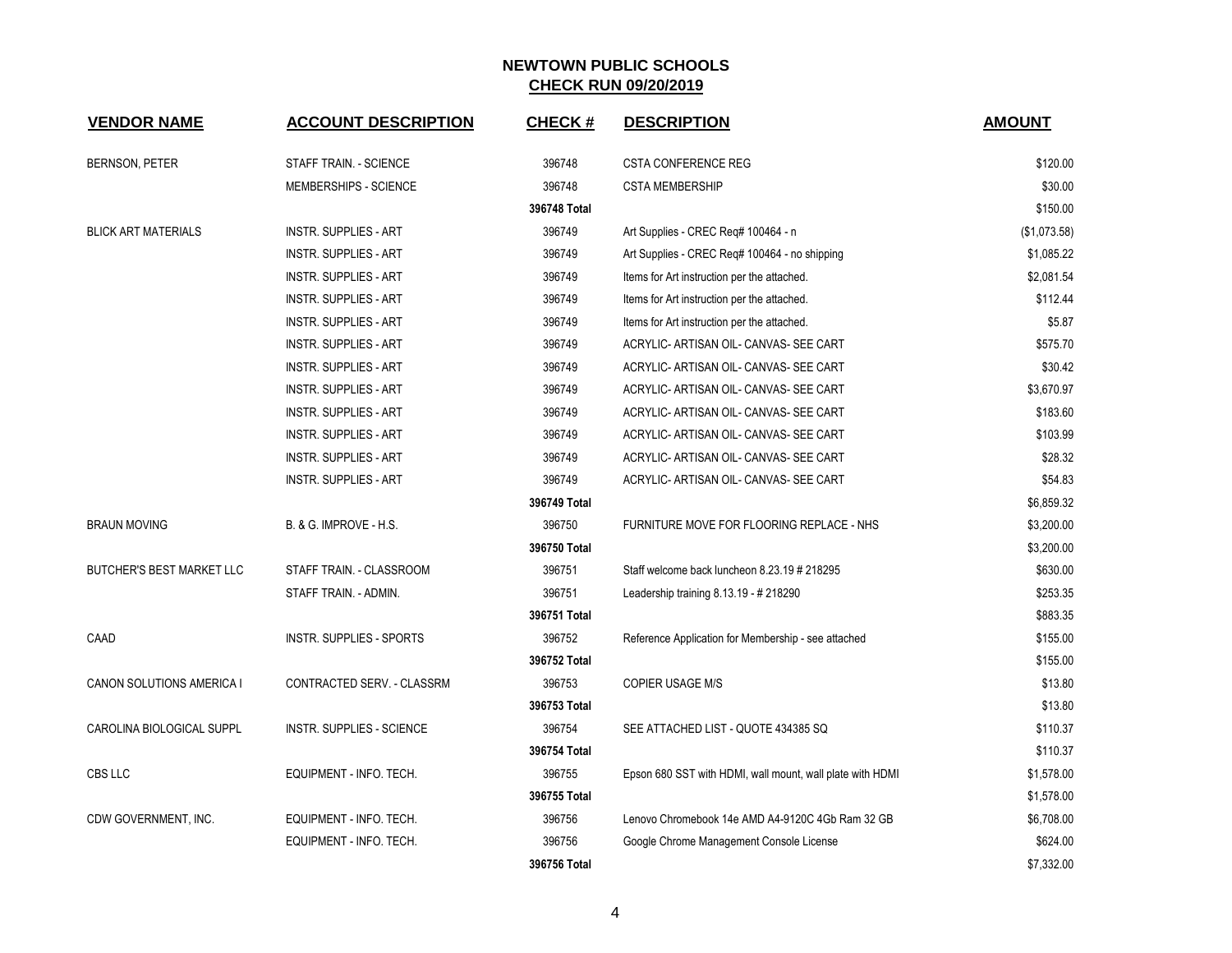| <b>VENDOR NAME</b>               | <b>ACCOUNT DESCRIPTION</b>       | <b>CHECK#</b> | <b>DESCRIPTION</b>                                                      | <b>AMOUNT</b> |
|----------------------------------|----------------------------------|---------------|-------------------------------------------------------------------------|---------------|
| <b>CECA</b>                      | STAFF TRAIN. - LIBRARY           | 396757        | Annual conference registration                                          | \$225.00      |
|                                  |                                  | 396757 Total  |                                                                         | \$225.00      |
| <b>CIRMA</b>                     | LIABILITY/UMBRELLA INS.          | 396758        | 2ND QTR.                                                                | \$72,691.00   |
|                                  | PROPERTY INSURANCE               | 396758        | 2ND QTR.                                                                | \$7,276.90    |
|                                  |                                  | 396758 Total  |                                                                         | \$79,967.90   |
|                                  | WORKERS COMP.                    | 396759        | WORKERS COMPENSATION 2019/20                                            | \$109,330.42  |
|                                  |                                  | 396759 Total  |                                                                         | \$109,330.42  |
| CONJUGUEMOS                      | CONTRACTED SERV. - WORLD LANG.   | 396760        | Basic fee for premium access for school account. institutional license. | \$45.00       |
|                                  | CONTRACTED SERV. - WORLD LANG.   | 396760        | Teacher accounts                                                        | \$30.00       |
|                                  |                                  | 396760 Total  |                                                                         | \$75.00       |
| <b>CONN STATE LIBRARY</b>        | SUPPLIES - LIBRARY               | 396761        | <b>BASIC OCLC CAT EXPRESS SERVICE</b>                                   | \$26.40       |
|                                  | <b>SUPPLIES - LIBRARY</b>        | 396761        | CAT EXPRESS OVERAGES. NO SHIPPING                                       | \$6.50        |
|                                  |                                  | 396761 Total  |                                                                         | \$32.90       |
| CONNECTICUT PEST ELIMINATE       | <b>B&amp;G CONTRACTED SERV.</b>  | 396762        | CLEAR BEE NESTS ON SECURITY CAMERAS - MG                                | \$150.00      |
|                                  | <b>B&amp;G CONTRACTED SERV.</b>  | 396762        | YELLOW JACKET NEST REMOVE - MG                                          | \$175.00      |
|                                  |                                  | 396762 Total  |                                                                         | \$325.00      |
| CONNELLY, SUSAN                  | INSTR. SUPPLIES - GUIDANCE       | 396763        | <b>STUDENTS NEEDS</b>                                                   | \$39.99       |
|                                  |                                  | 396763 Total  |                                                                         | \$39.99       |
| CONNOR, LAUREN                   | INSTR. SUPPLIES - SP. ED. PREK-8 | 396764        | <b>VELCRO FOR STUDENT PEC BOOKS</b>                                     | \$13.94       |
|                                  |                                  | 396764 Total  |                                                                         | \$13.94       |
| CPI (CRISIS PREVENTION IN        | MEMBERSHIPS - PUPIL SERV.        | 396765        | CPI RENEWAL HOPE BRAY - INSTRUCTOR                                      | \$150.00      |
|                                  |                                  | 396765 Total  |                                                                         | \$150.00      |
| <b>CREATIVE FINANCIAL STAFFI</b> | <b>EXTRA WORK - DISTRICT</b>     | 396766        | STAFFING SERV FOR PAYROLL POSITION                                      | \$567.00      |
|                                  | <b>EXTRA WORK - DISTRICT</b>     | 396766        | STAFFING SERV FOR PAYROLL POSITION                                      | \$546.00      |
|                                  | <b>EXTRA WORK - DISTRICT</b>     | 396766        | STAFFING SERV FOR PAYROLL POSITION                                      | \$1,291.50    |
|                                  |                                  | 396766 Total  |                                                                         | \$2,404.50    |
| <b>CRYSTAL ROCK</b>              | INSTR. SUPPLIES - CLASSROOM      | 396767        | Delivery of 18, 5 gallon bottles of water                               | \$3.00        |
|                                  | INSTR. SUPPLIES - CLASSROOM      | 396767        | Delivery of 18, 5 gallon bottles of water                               | \$27.00       |
|                                  |                                  | 396767 Total  |                                                                         | \$30.00       |
| CUTTING EDGE HOME SERVICE        | <b>B&amp;G CONTRACTED SERV.</b>  | 396768        | GRASS CUTTING SVC - RIS 2019-2020                                       | \$396.00      |
|                                  |                                  | 396768 Total  |                                                                         | \$396.00      |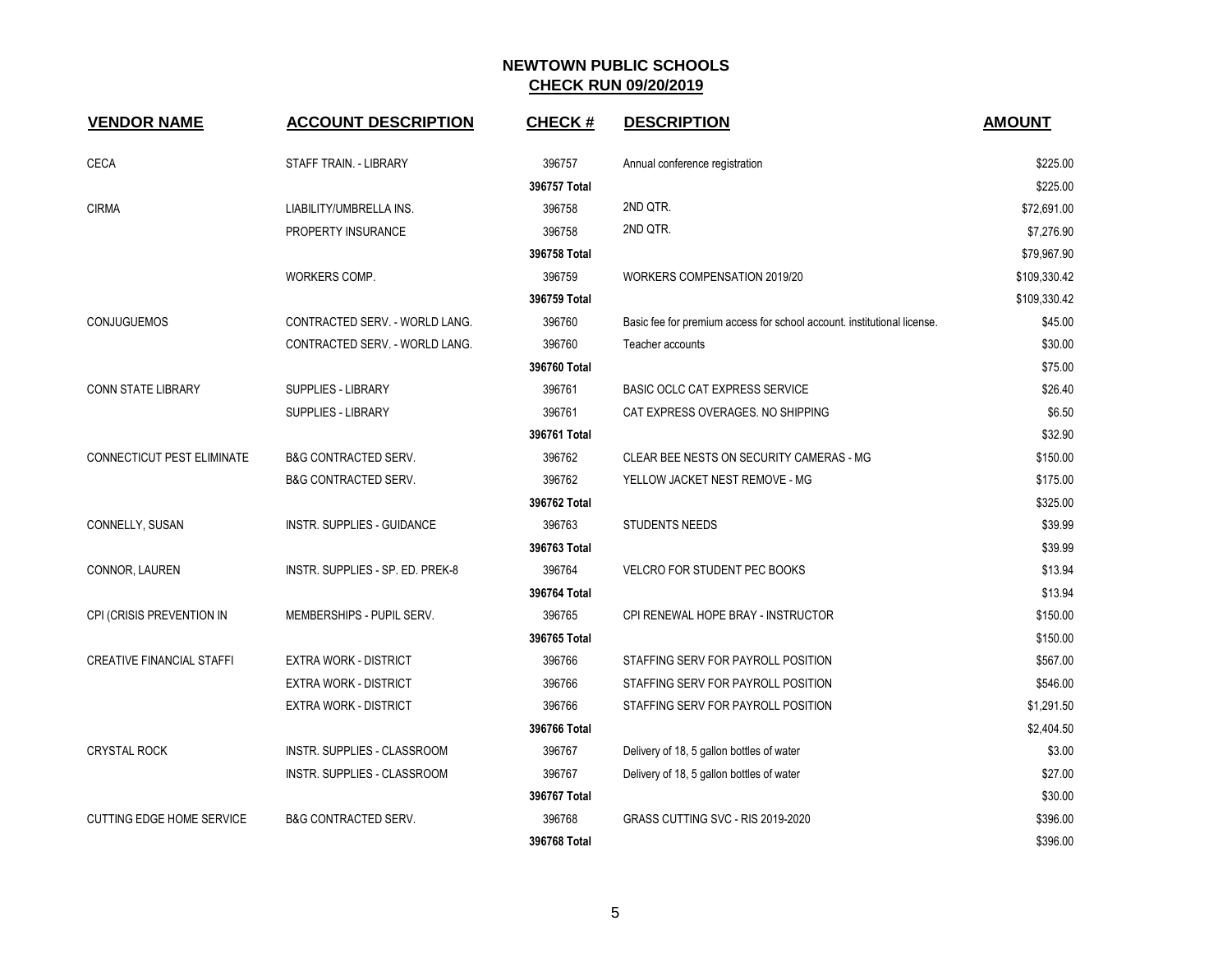| <b>VENDOR NAME</b>               | <b>ACCOUNT DESCRIPTION</b>           | <b>CHECK#</b> | <b>DESCRIPTION</b>                                                      | <b>AMOUNT</b> |
|----------------------------------|--------------------------------------|---------------|-------------------------------------------------------------------------|---------------|
| DALY, MJ LLC                     | <b>B&amp;G CONTRACTED SERV.</b>      | 396769        | QTRLY SPRINKLER INSPECTIONS - HAWL/SH/RIS/NHS 2019-2020                 | \$874.00      |
|                                  | <b>B&amp;G CONTRACTED SERV.</b>      | 396769        | QTRLY SPRINKLER INSPECTIONS - HAWL/SH/RIS/NHS 2019-2020                 | \$206.00      |
|                                  | <b>EMERGENCY REPAIRS - H.S.</b>      | 396769        | LOW WATER PRESSURE ALARM - NHS                                          | \$605.18      |
|                                  | <b>EMERGENCY REPAIRS - H.S.</b>      | 396769        | CULINARY HOOD SYSTEM TROUBLESHOOT - NHS                                 | \$195.00      |
|                                  |                                      | 396769 Total  |                                                                         | \$1,880.18    |
| DANDY DISTRIBUTOS INC.           | INSTR. SUPPLIES - LIFE MAN./CULINARY | 396770        | <b>FRESHMAN ORIENTATION SUPPLIES</b>                                    | \$1,067.52    |
|                                  |                                      | 396770 Total  |                                                                         | \$1,067.52    |
| DEEB, AMY                        | INSTR. SUPPLIES - SOC. STUDIES       | 396771        | STAFF LUNCH                                                             | \$140.65      |
|                                  |                                      | 396771 Total  |                                                                         | \$140.65      |
| DEMCO INC.                       | <b>SUPPLIES - LIBRARY</b>            | 396772        | Library Binding Supplies - no shipping                                  | \$764.05      |
|                                  |                                      | 396772 Total  |                                                                         | \$764.05      |
| DEVINE, PAUL                     | STAFF TRAVEL - B & G ADMIN.          | 396773        | <b>INTRA-DISTRICT TRAVEL</b>                                            | \$188.38      |
|                                  |                                      | 396773 Total  |                                                                         | \$188.38      |
| <b>EBSCO SUBSCRIPTION S</b>      | SUPPLIES - LIBRARY                   | 396774        | Magazine subscription renewals. No shipping.                            | \$346.40      |
|                                  |                                      | 396774 Total  |                                                                         | \$346.40      |
| EPLUS TECHNOLOGY, INC.           | REPAIRS - INFO. TECH.                | 396775        | SMARTNET - quote 2232020208 Cisco Switches, ASA, Voice Gateway 7/1/20   | \$5,733.25    |
|                                  | REPAIRS - INFO. TECH.                | 396775        | SMARTNET shared with TON - services, UC MGr, One Unity Connection, UC I | \$13,358.62   |
|                                  | EQUIPMENT - INFO. TECH.              | 396775        | Replacement of 12 switches and 16 wireless AP, ungraded                 | \$6,842.00    |
|                                  | EQUIPMENT - INFO. TECH.              | 396775        | Replacement of 12 switches and 16 wireless AP, ungraded                 | \$88.00       |
|                                  |                                      | 396775 Total  |                                                                         | \$26,021.87   |
| <b>FAIRFIELD COUNTRY MATH LE</b> | <b>INSTR. SUPPLIES - MATH</b>        | 396776        | Fairfield County Math League annual dues for 2019-20                    | \$200.00      |
|                                  |                                      | 396776 Total  |                                                                         | \$200.00      |
| FLINN SCIENTIFIC INC             | <b>INSTR. SUPPLIES - SCIENCE</b>     | 396777        | AP 9869 GOLDENROD PAPER                                                 | \$84.75       |
|                                  | <b>INSTR. SUPPLIES - SCIENCE</b>     | 396777        | AP6535 ASTRONOMY ACTIVITY LAB MANUAL                                    | \$36.00       |
|                                  | INSTR. SUPPLIES - SCIENCE            | 396777        | <b>SHIPPING</b>                                                         | \$19.95       |
|                                  |                                      | 396777 Total  |                                                                         | \$140.70      |
| FLINT IAN DESIGN                 | CONTRACTED SERV. - MUSIC             | 396778        | DRILL FOR MARCHING BAND                                                 | \$5,000.00    |
|                                  |                                      | 396778 Total  |                                                                         | \$5,000.00    |
| FOLLETT SCHOOL SOLUTIONS         | <b>SUPPLIES - LIBRARY</b>            | 396779        | po#100877 book order for reed library.                                  | \$1,054.64    |
|                                  | <b>SUPPLIES - LIBRARY</b>            | 396779        | Books Fiction/NonFic: See attached order                                | \$30.60       |
|                                  | <b>SUPPLIES - LIBRARY</b>            | 396779        | Books Fiction/NonFic: See attached order                                | \$2.969.12    |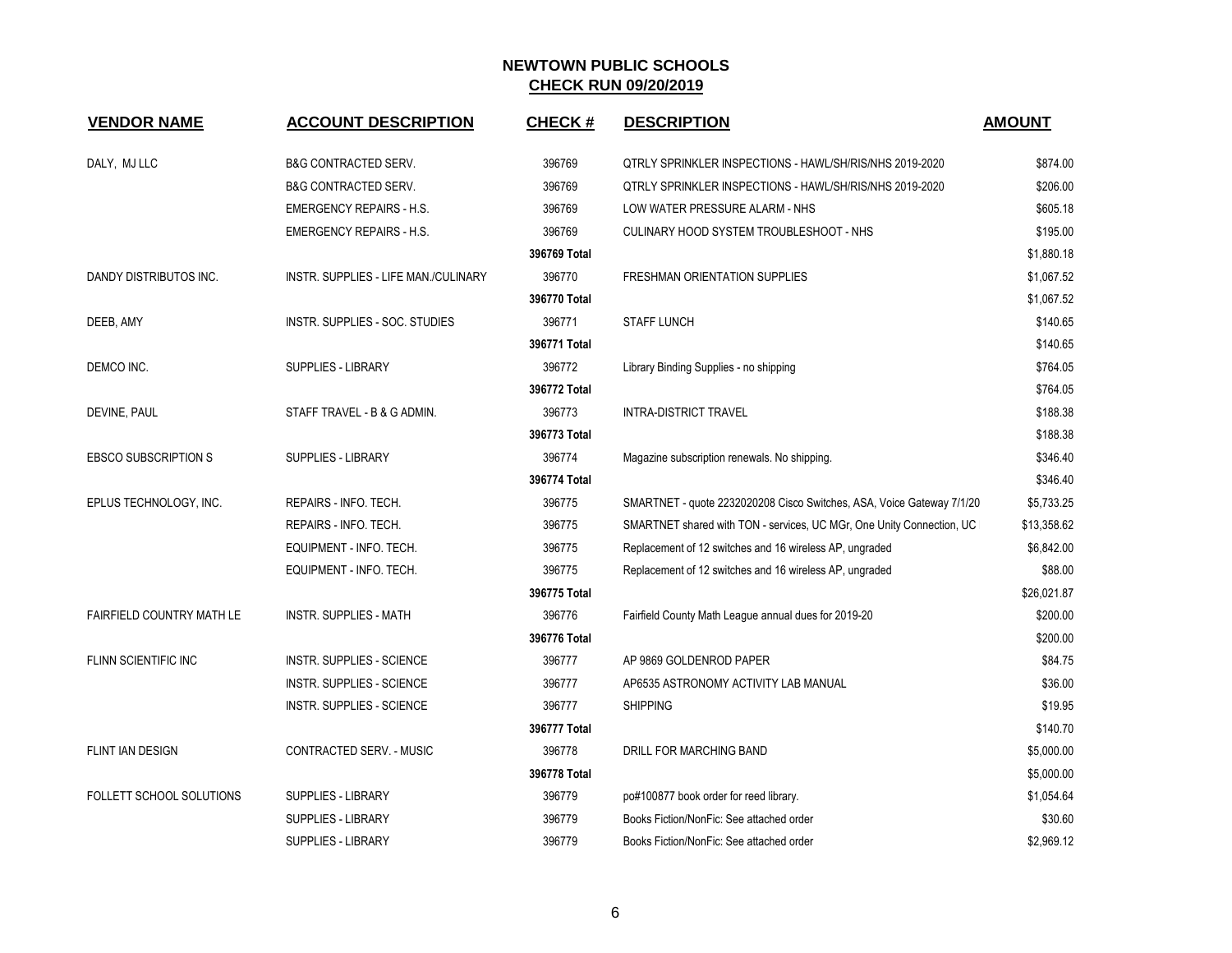| <b>VENDOR NAME</b>           | <b>ACCOUNT DESCRIPTION</b>        | <b>CHECK#</b> | <b>DESCRIPTION</b>                                            | <b>AMOUNT</b> |
|------------------------------|-----------------------------------|---------------|---------------------------------------------------------------|---------------|
| FOLLETT SCHOOL SOLUTIONS     | SUPPLIES - LIBRARY                | 396779        | AV Materials - See attached order                             | \$41.04       |
|                              | SUPPLIES - LIBRARY                | 396779        | AV Materials - See attached order                             | \$268.53      |
|                              |                                   | 396779 Total  |                                                               | \$4,363.93    |
| <b>FRONTIER</b>              | <b>TELEPHONE &amp; CABLE</b>      | 396780        | TELEPHONE SERV 2019/20                                        | \$847.19      |
|                              |                                   | 396780 Total  |                                                               | \$847.19      |
| <b>FRONTIER</b>              | <b>TELEPHONE &amp; CABLE</b>      | 396781        | TELEPHONE SERV 2019/20                                        | \$657.27      |
|                              |                                   | 396781 Total  |                                                               | \$657.27      |
| <b>FRONTIER</b>              | TELEPHONE & CABLE                 | 396782        | TELEPHONE SERV 2019/20                                        | \$2,057.30    |
|                              |                                   | 396782 Total  |                                                               | \$2,057.30    |
| <b>FRONTIER</b>              | <b>TELEPHONE &amp; CABLE</b>      | 396783        | TELEPHONE SERV 2019/20                                        | \$71.36       |
|                              |                                   | 396783 Total  |                                                               | \$71.36       |
| G. PIC CONSTRUCTION CO. A    | <b>B. &amp; G. IMPROVE - C.O.</b> | 396784        | SIDEWALK/CURB REPAIRS - MAINT WAREHOUSE                       | \$26,400.00   |
|                              | B. & G. IMPROVE - M.S.            | 396784        | SIDEWALK/CURB REPAIRS - NMS (PER BID DATE 7/8/19)             | \$46,970.00   |
|                              |                                   | 396784 Total  |                                                               | \$73,370.00   |
| GALE                         | CONTRACTED SERV. - LIBRARY        | 396785        | GVRL Annual Hosting Fee for e-book subscription for 2019-2020 | \$50.00       |
|                              |                                   | 396785 Total  |                                                               | \$50.00       |
| <b>GLOBAL MECHANICAL LLC</b> | <b>EMERGENCY REPAIRS - H.S.</b>   | 396786        | AC ISSUES - WATER LEAKS/ALARMS - NHS                          | \$1,046.50    |
|                              | <b>EMERGENCY REPAIRS - M.G.</b>   | 396786        | SPECIAL ED AC REPAIR - MG                                     | \$681.03      |
|                              |                                   | 396786 Total  |                                                               | \$1,727.53    |
| GOLDIE AND LIBRO MUSIC CE    | <b>REPAIRS - MUSIC</b>            | 396787        | <b>INSTRUMENT REPAIRS</b>                                     | \$195.00      |
|                              | <b>REPAIRS - MUSIC</b>            | 396787        | <b>INSTRUMENT REPAIRS</b>                                     | \$185.00      |
|                              |                                   | 396787 Total  |                                                               | \$380.00      |
| <b>GRAINGER</b>              | <b>B&amp;G SUPPLIES - MAINT.</b>  | 396788        | WATER COOL FOR POOL AREA / REPLACE TOILET - NHS               | \$810.58      |
|                              | <b>B&amp;G SUPPLIES - MAINT.</b>  | 396788        | WATER COOL FOR POOL AREA / REPLACE TOILET - NHS               | \$249.11      |
|                              | B&G SUPPLIES - MAINT.             | 396788        | TRAFFIC CONES - MAINT SUPPLIES                                | \$419.86      |
|                              | INSTR. SUPPLIES - TECH ED.        | 396788        | <b>AUTO PARTS</b>                                             | \$45.63       |
|                              | INSTR. SUPPLIES - TECH ED.        | 396788        | <b>AUTO PARTS</b>                                             | \$172.84      |
|                              | INSTR. SUPPLIES - TECH ED.        | 396788        | <b>AUTO PARTS</b>                                             | \$140.46      |
|                              | INSTR. SUPPLIES - TECH ED.        | 396788        | <b>AUTO PARTS</b>                                             | \$912.22      |
|                              | INSTR. SUPPLIES - TECH ED.        | 396788        | <b>AUTO PARTS</b>                                             | \$0.66        |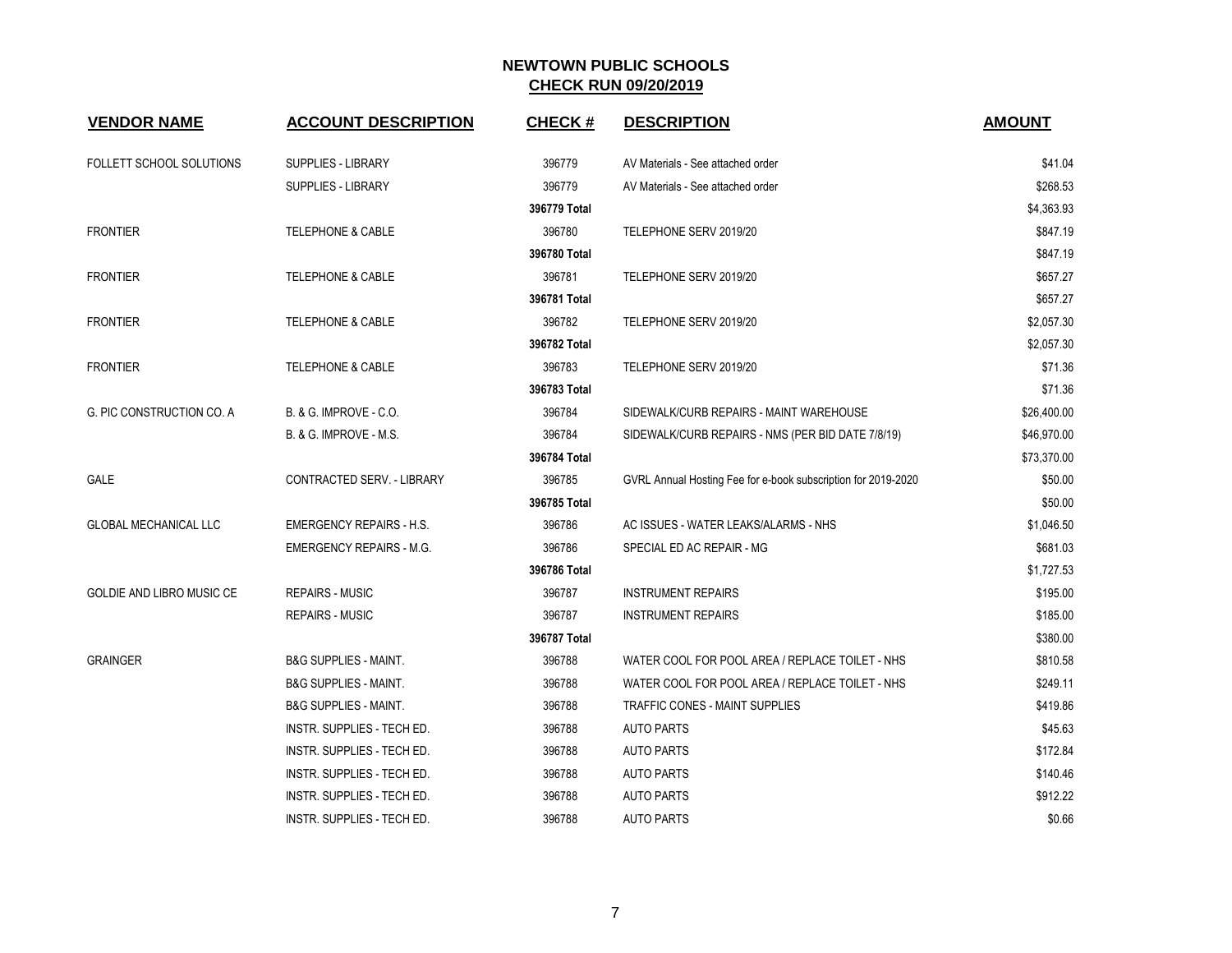| <b>VENDOR NAME</b>                   | <b>ACCOUNT DESCRIPTION</b>       | <b>CHECK#</b> | <b>DESCRIPTION</b>                                            | <b>AMOUNT</b> |
|--------------------------------------|----------------------------------|---------------|---------------------------------------------------------------|---------------|
| <b>GRAINGER</b>                      | INSTR. SUPPLIES - TECH ED.       | 396788        | <b>AUTO PARTS</b>                                             | \$41.03       |
|                                      | INSTR. SUPPLIES - TECH ED.       | 396788        | <b>AUTO PARTS</b>                                             | \$3.80        |
|                                      |                                  | 396788 Total  |                                                               | \$2.796.19    |
| <b>GRUSTAS, JENNY</b>                | MEMBERSHIPS - GUIDANCE           | 396789        | ASCA MEMBERSHIP DUES                                          | \$189.00      |
|                                      |                                  | 396789 Total  |                                                               | \$189.00      |
| HALL, EUGENE                         | <b>INSTR. SUPPLIES - MATH</b>    | 396790        | PEACHERS PAY PRE-CALC CURR BUNDLE                             | \$210.00      |
|                                      |                                  | 396790 Total  |                                                               | \$210.00      |
| <b>HEINEMANN</b>                     | OTHER SUPPLIES - STAFF DEVELOP.  | 396791        | K-4 Reading Supplies                                          | \$8,726.04    |
|                                      | OTHER SUPPLIES - STAFF DEVELOP.  | 396791        | Shipping                                                      | \$785.34      |
|                                      | TEXTBOOKS - CLASSROOM            | 396791        | Item#978-0-325-09279-9 Running Records for Classroom Teachers | \$344.57      |
| <b>HEINEMANN</b>                     | TEXTBOOKS - CLASSROOM            | 396791        | shipping                                                      | \$34.46       |
|                                      |                                  | 396791 Total  |                                                               | \$9,890.41    |
| HIRUO, AMY                           | MEMBERSHIPS - CLASSROOM          | 396792        | ASCD MEMBERSHIP DUES                                          | \$59.00       |
|                                      |                                  | 396792 Total  |                                                               | \$59.00       |
| HOWARD, CAROL                        | STAFF TRAIN. - STAFF DEVELOP.    | 396793        | <b>FUNDATIONS TRAINING EVENT</b>                              | \$289.00      |
|                                      | STAFF TRAVEL - STAFF DEVELOP.    | 396793        | <b>FUUNDATIONS TRAINING</b>                                   | \$131.08      |
|                                      |                                  | 396793 Total  |                                                               | \$420.08      |
| HUGH'S MECHANICAL EQUIPMENT          | <b>EMERGENCY REPAIRS - RIS.</b>  | 396794        | FUEL TANK VACUUM LEAK REPAIR TASK #2 - RIS                    | \$1,875.00    |
|                                      | <b>EMERGENCY REPAIRS - RIS.</b>  | 396794        | FUEL TANK VACUUM LEAK REPAIR TASK #3 - RIS                    | \$5,175.00    |
|                                      |                                  | 396794 Total  |                                                               | \$7,050.00    |
| <b>HYDRO TECHNOLOGIES LLC</b>        | <b>PROF. SERV. - B. &amp; G.</b> | 396795        | WATER TESTING FOR BACTERIA - 2019-2020                        | \$445.00      |
|                                      |                                  | 396795 Total  |                                                               | \$445.00      |
| INTEGRATED TECHNICAL SYST            | <b>EMERGENCY REPAIRS - H.S.</b>  | 396796        | PA/BELL SYSTEM REPAIR - NHS                                   | \$395.00      |
|                                      |                                  | 396796 Total  |                                                               | \$395.00      |
| <b>INTERSTATE &amp; LAKELAND LUM</b> | B. & G. REPAIRS - H.S.           | 396797        | TOP PLATE REPLACE FOR HANDICAP ACCESS RAMP - NHS              | (\$133.65)    |
|                                      | B. & G. REPAIRS - H.S.           | 396797        | TOP PLATE REPLACE FOR HANDICAP ACCESS RAMP - NHS              | \$133.65      |
|                                      | B. & G. REPAIRS - H.S.           | 396797        | TOP PLATE REPLACE FOR HANDICAP ACCESS RAMP - NHS              | \$161.20      |
|                                      |                                  | 396797 Total  |                                                               | \$161.20      |
| <b>ISTE</b>                          | MEMBERSHIPS - LIBRARY            | 396798        | ISTE membership renewal for 2019 - 2020.                      | \$125.00      |
|                                      |                                  | 396798 Total  |                                                               | \$125.00      |
| <b>ITANJ</b>                         | STAFF TRAIN. - CLASSROOM         | 396799        | <b>REGISTRATION FEE</b>                                       | \$50.00       |
|                                      |                                  | 396799 Total  |                                                               | \$50.00       |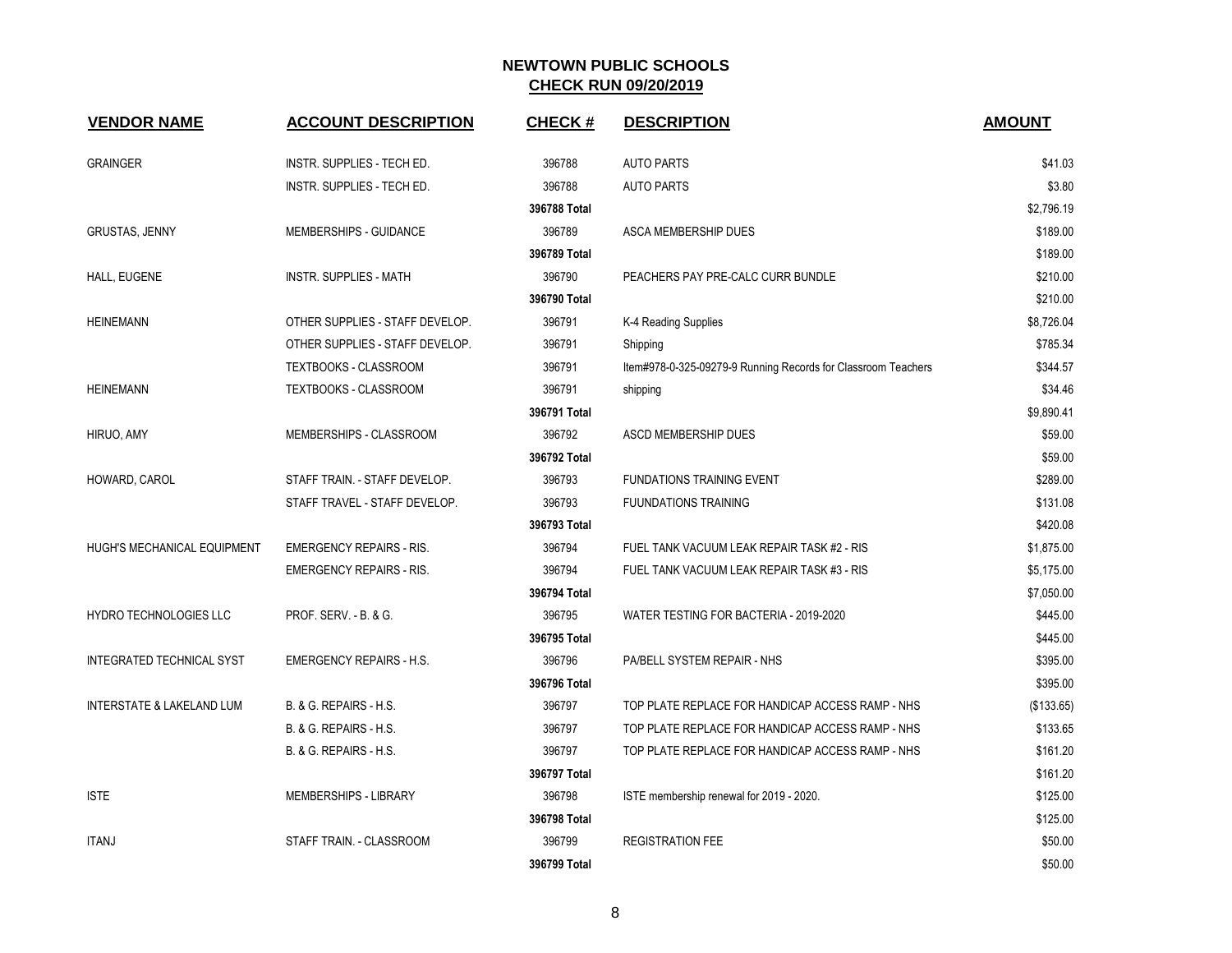| <b>VENDOR NAME</b>                | <b>ACCOUNT DESCRIPTION</b>          | <b>CHECK#</b> | <b>DESCRIPTION</b>                      | <b>AMOUNT</b> |
|-----------------------------------|-------------------------------------|---------------|-----------------------------------------|---------------|
| J.C. MUSIC, LLC                   | REPAIRS - MUSIC                     | 396800        | for repairs throughout the school year. | \$539.06      |
|                                   |                                     | 396800 Total  |                                         | \$539.06      |
| <b>JUNIOR LIBRARY GUILD</b>       | CONTRACTED SERV. - LIBRARY          | 396801        | JLG subscription for RIS LMC 2019-2020. | \$945.00      |
|                                   |                                     | 396801 Total  |                                         | \$945.00      |
| <b>JUSTICE RESOURCE INSTITUTE</b> | TUITION - OUT-OF-DISTRICT           | 396802        | TUITION - OUT-OF-DISTRICT               | \$1,619.40    |
|                                   |                                     | 396802 Total  |                                         | \$1,619.40    |
| LAKESHORE LEARNING M              | OTHER SUPPLIES - STAFF DEVELOP.     | 396803        | <b>Materials for Fundations</b>         | \$643.76      |
|                                   |                                     | 396803 Total  |                                         | \$643.76      |
| <b>LEARNING A-Z</b>               | INSTR. SUPPLIES - SP. ED. PREK-8    | 396804        | RENEWAL LEARNING A-Z                    | \$109.95      |
|                                   |                                     | 396804 Total  |                                         | \$109.95      |
| <b>LIBRARY STORE THE</b>          | <b>SUPPLIES - LIBRARY</b>           | 396805        | Library Binding Supplies - no shipping  | \$103.10      |
|                                   |                                     | 396805 Total  |                                         | \$103.10      |
| MAGNAKLEEN SERVICES LLC           | <b>B&amp;G SUPPLIES - CUSTODIAL</b> | 396806        | MOP SERVICE - JULY / AUGUST             | \$47.15       |
|                                   | <b>B&amp;G SUPPLIES - CUSTODIAL</b> | 396806        | MOP SERVICE - JULY / AUGUST             | \$60.65       |
|                                   | <b>B&amp;G SUPPLIES - CUSTODIAL</b> | 396806        | MOP SERVICE - JULY / AUGUST             | \$28.25       |
|                                   | <b>B&amp;G SUPPLIES - CUSTODIAL</b> | 396806        | MOP SERVICE - JULY / AUGUST             | \$33.80       |
|                                   | <b>B&amp;G SUPPLIES - CUSTODIAL</b> | 396806        | MOP SERVICE - JULY / AUGUST             | \$21.50       |
|                                   | <b>B&amp;G SUPPLIES - CUSTODIAL</b> | 396806        | MOP SERVICE - JULY / AUGUST             | \$30.65       |
|                                   | <b>B&amp;G SUPPLIES - CUSTODIAL</b> | 396806        | MOP SERVICE - JULY / AUGUST             | \$125.10      |
|                                   | <b>B&amp;G SUPPLIES - CUSTODIAL</b> | 396806        | MOP SERVICE - JULY / AUGUST             | \$47.15       |
|                                   | <b>B&amp;G SUPPLIES - CUSTODIAL</b> | 396806        | MOP SERVICE - JULY / AUGUST             | \$60.65       |
|                                   | <b>B&amp;G SUPPLIES - CUSTODIAL</b> | 396806        | MOP SERVICE - JULY / AUGUST             | \$28.25       |
|                                   | <b>B&amp;G SUPPLIES - CUSTODIAL</b> | 396806        | MOP SERVICE - JULY / AUGUST             | \$33.80       |
|                                   | <b>B&amp;G SUPPLIES - CUSTODIAL</b> | 396806        | MOP SERVICE - JULY / AUGUST             | \$21.50       |
|                                   | <b>B&amp;G SUPPLIES - CUSTODIAL</b> | 396806        | MOP SERVICE - JULY / AUGUST             | \$30.65       |
|                                   | <b>B&amp;G SUPPLIES - CUSTODIAL</b> | 396806        | RUG SERVICE - JULY / AUGUST             | \$166.50      |
|                                   | <b>B&amp;G SUPPLIES - CUSTODIAL</b> | 396806        | RUG SERVICE - JULY / AUGUST             | \$134.50      |
|                                   | <b>B&amp;G SUPPLIES - CUSTODIAL</b> | 396806        | RUG SERVICE - JULY / AUGUST             | \$166.50      |
|                                   | <b>B&amp;G SUPPLIES - CUSTODIAL</b> | 396806        | RUG SERVICE - JULY / AUGUST             | \$18.00       |
|                                   | <b>B&amp;G SUPPLIES - CUSTODIAL</b> | 396806        | RUG SERVICE - JULY / AUGUST             | \$100.50      |
|                                   | <b>B&amp;G SUPPLIES - CUSTODIAL</b> | 396806        | RUG SERVICE - JULY / AUGUST             | \$56.50       |
|                                   | <b>B&amp;G SUPPLIES - CUSTODIAL</b> | 396806        | RUG SERVICE - JULY / AUGUST             | \$26.00       |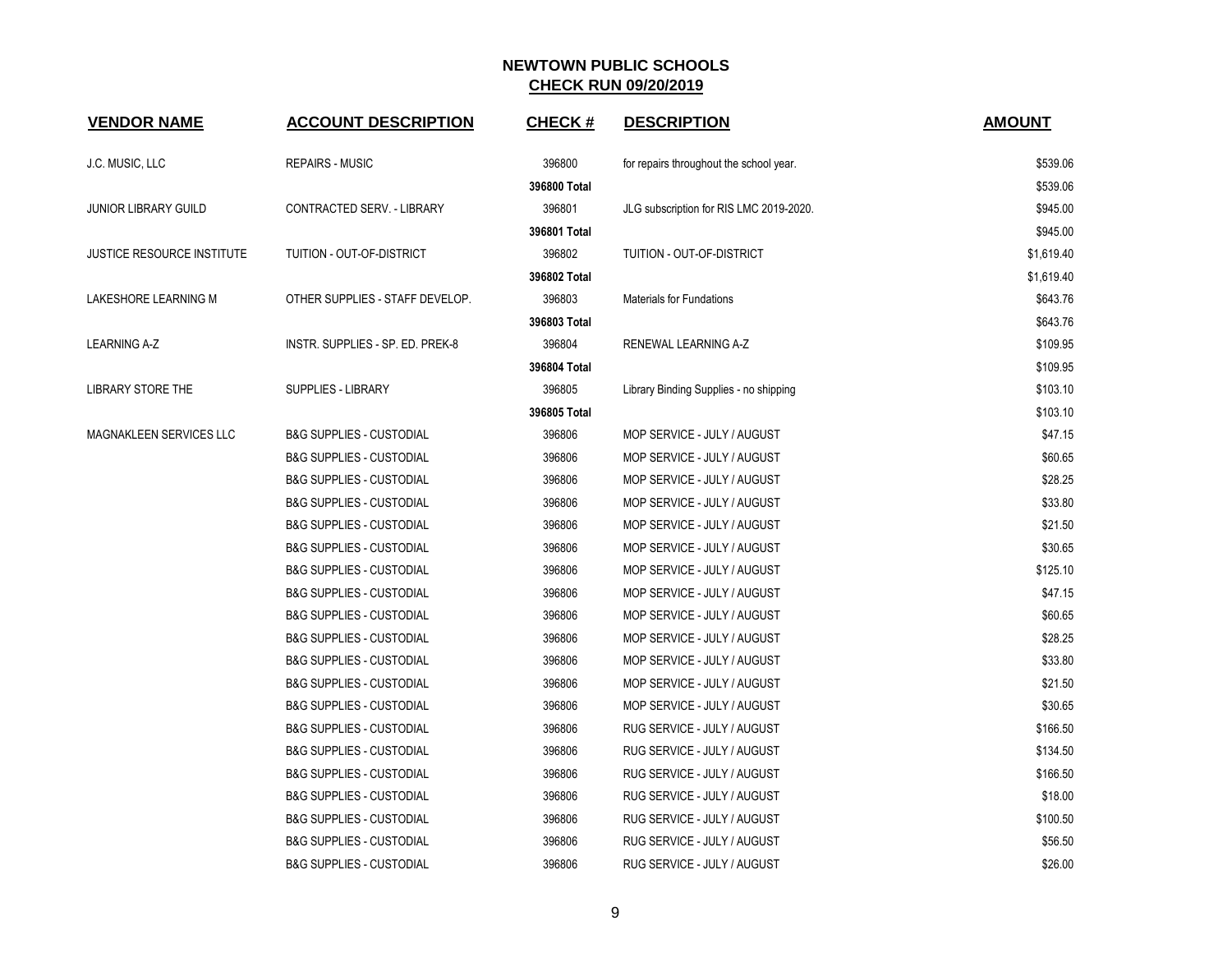| <b>VENDOR NAME</b>        | <b>ACCOUNT DESCRIPTION</b>          | <b>CHECK#</b> | <b>DESCRIPTION</b>                                        | <b>AMOUNT</b> |
|---------------------------|-------------------------------------|---------------|-----------------------------------------------------------|---------------|
| MAGNAKLEEN SERVICES LLC   | <b>B&amp;G SUPPLIES - CUSTODIAL</b> | 396806        | RUG SERVICE - JULY / AUGUST                               | \$18.00       |
|                           | <b>B&amp;G SUPPLIES - CUSTODIAL</b> | 396806        | RUG SERVICE - JULY / AUGUST                               | \$36.00       |
|                           | <b>B&amp;G SUPPLIES - CUSTODIAL</b> | 396806        | RUG SERVICE - JULY / AUGUST                               | \$201.00      |
|                           | <b>B&amp;G SUPPLIES - CUSTODIAL</b> | 396806        | RUG SERVICE - JULY / AUGUST                               | \$26.00       |
|                           |                                     | 396806 Total  |                                                           | \$1,518.60    |
| <b>MAILFINANCE</b>        | EQUIP RENTAL - ADMIN.               | 396807        | LEASE AGREEMENT 2019/20 H/S                               | \$783.00      |
|                           | EQUIP RENTAL - BUS. SERV.           | 396807        | LEASE AGREEMENT 2019/20 C/O                               | \$783.00      |
|                           | EQUIP RENTAL - BUS. SERV.           | 396807        | LEASE AGREEMENT 2019/20 C/O                               | \$591.00      |
|                           |                                     | 396807 Total  |                                                           | \$2,157.00    |
| MARKERBOARD PEOPLE,       | INSTR. SUPPLIES - CLASSROOM         | 396808        | Math supplies, markers, dry erasers, see attached         | \$499.00      |
|                           |                                     | 396808 Total  |                                                           | \$499.00      |
| MASON W.B. INC.           | INSTR. SUPPLIES - SP. ED. PREK-8    | 396809        | <b>SUPPLIES</b>                                           | \$2,558.38    |
|                           |                                     | 396809 Total  |                                                           | \$2,558.38    |
| MASOTTA, ERIN             | INSTR. SUPPLIES - WORLD LANG.       | 396810        | <b>MISC SUPPLIES</b>                                      | \$43.34       |
|                           | INSTR. SUPPLIES - SOC. STUDIES      | 396810        | <b>MISC SUPPLIES</b>                                      | \$65.62       |
|                           | STAFF TRAVEL - CLASSROOM            | 396810        | MILEAGE - ERRANDS FOR SS & WL DEPT                        | \$18.19       |
|                           |                                     | 396810 Total  |                                                           | \$127.15      |
| MCGOLDRICK, AMY           | INSTR. SUPPLIES - GUIDANCE          | 396811        | COUNSELING NEW STUDENT LUNCH                              | \$29.98       |
|                           |                                     | 396811 Total  |                                                           | \$29.98       |
| MCKESSON MEDICAL SURGICAL | <b>B&amp;G SUPPLIES - CUSTODIAL</b> | 396812        | NON LATEX GLOVES - CUST SUPPLIES                          | \$377.34      |
|                           |                                     | 396812 Total  |                                                           | \$377.34      |
| MILESTONES BEHAVIORAL SER | TUITION - OUT-OF-DISTRICT           | 396813        | TUITION - OUT-OF-DISTRICT                                 | \$45,227.27   |
|                           |                                     | 396813 Total  |                                                           | \$45,227.27   |
| MOBILE DEFENDERS LLC      | REPAIRS - INFO. TECH.               | 396814        | Keyboard OEM for Dell Chromebook 13 (7310 Touch/Nontouch) | \$173.94      |
|                           | REPAIRS - INFO. TECH.               | 396814        | Shipping                                                  | \$5.00        |
|                           |                                     | 396814 Total  |                                                           | \$178.94      |
| MOBILE MINI, INC.         | EQUIP RENTAL - SPORTS               | 396815        | <b>CONTAINER RENTAL</b>                                   | \$95.00       |
|                           | EQUIP RENTAL - SPORTS               | 396815        | <b>CONTAINER RENTAL</b>                                   | \$75.00       |
|                           | <b>EQUIP RENTAL - SPORTS</b>        | 396815        | <b>CONTAINER RENTAL</b>                                   | \$75.00       |
|                           | <b>EQUIP RENTAL - B&amp;G</b>       | 396815        | STORAGE CONTAINER RENTAL (E726) 2019-2020                 | \$75.00       |
|                           |                                     | 396815 Total  |                                                           | \$320.00      |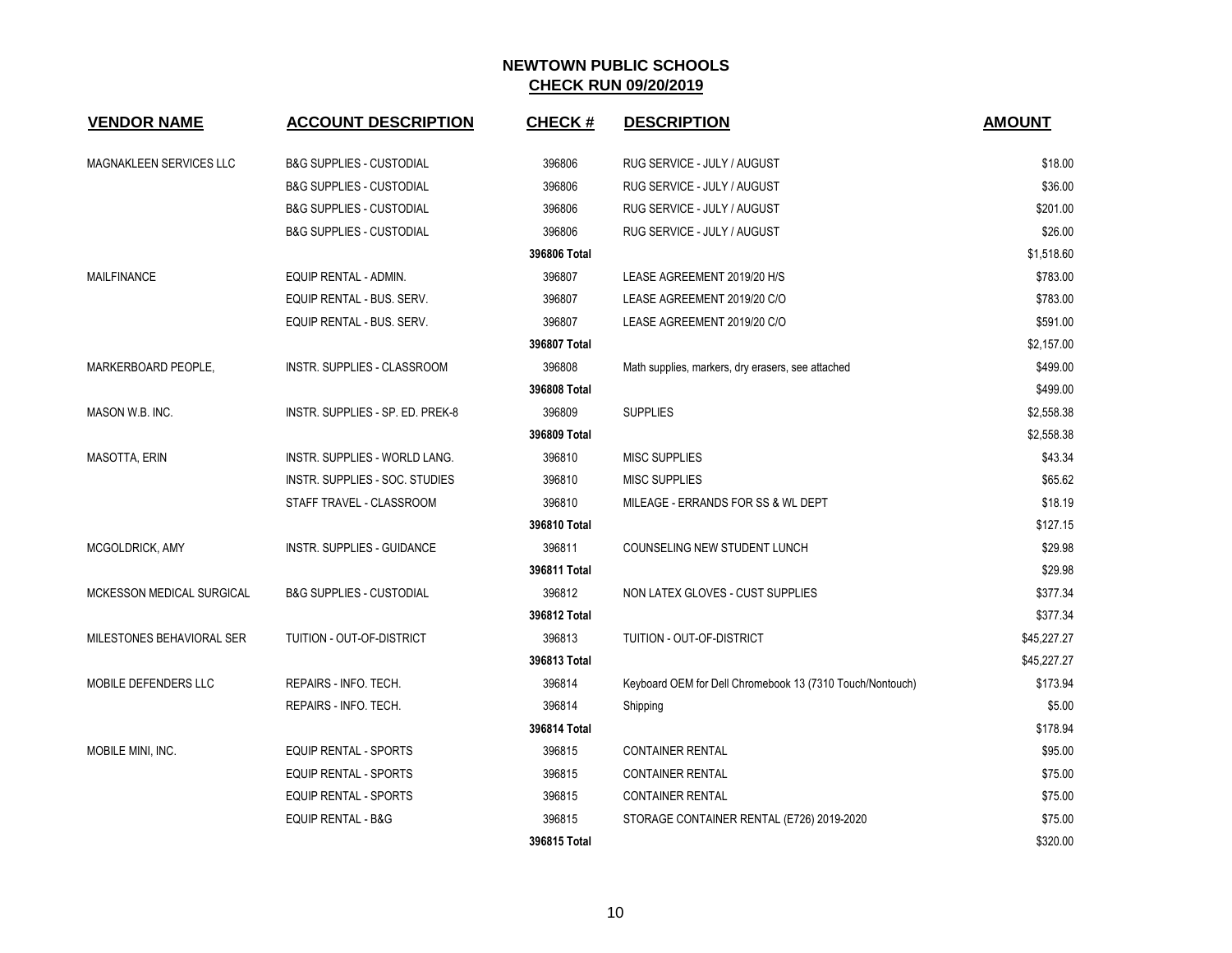| <b>VENDOR NAME</b>        | <b>ACCOUNT DESCRIPTION</b>          | <b>CHECK#</b> | <b>DESCRIPTION</b>                                        | <b>AMOUNT</b> |
|---------------------------|-------------------------------------|---------------|-----------------------------------------------------------|---------------|
| <b>MORETTI, CHRIS</b>     | STAFF TRAIN. - ADMIN.               | 396816        | FOOD FOR ADMIN STAFF DEVELOPMENT                          | \$42.01       |
|                           |                                     | 396816 Total  |                                                           | \$42.01       |
| MULVANEY MECHANICAL INC.  | <b>EMERGENCY REPAIRS - HOM.</b>     | 396817        | BOILER REPAIR DUE TO RUSTED COMPONENTS - HOM              | \$6,328.45    |
|                           |                                     | 396817 Total  |                                                           | \$6,328.45    |
| <b>NAGEL ELECTRIC LLC</b> | <b>EMERGENCY REPAIRS - H.S.</b>     | 396818        | ANSELL SYSTEM NOT WORKING F WING CULINARY - NHS           | \$425.00      |
|                           |                                     | 396818 Total  |                                                           | \$425.00      |
| <b>NASCO</b>              | INSTR. SUPPLIES - SCIENCE           | 396819        | Examining Fossil DNA Evidence- Item SB51696               | \$53.51       |
|                           |                                     | 396819 Total  |                                                           | \$53.51       |
| NATIONAL COUNCIL FOR      | MEMBERSHIPS - SOC. STUDIES          | 396820        | Renewal membership (2019-2020)                            | \$75.00       |
|                           |                                     | 396820 Total  |                                                           | \$75.00       |
| NATIONAL GEOGRAPHIC KIDS  | INSTR. SUPPLIES - CLASSROOM         | 396821        | National Geographic, Grade 4,                             | \$200.00      |
|                           |                                     | 396821 Total  |                                                           | \$200.00      |
| <b>NCSS</b>               | MEMBERSHIPS - SOC. STUDIES          | 396822        | Individual comprehensive membership                       | \$89.00       |
|                           | MEMBERSHIPS - SOC. STUDIES          | 396822        | Associated membership fee for the National Social Studies | \$40.00       |
|                           |                                     | 396822 Total  |                                                           | \$129.00      |
| <b>NCSS</b>               | MEMBERSHIPS - SOC. STUDIES          | 396823        | Membership renewals for Social Studies Teachers           | \$75.00       |
|                           | MEMBERSHIPS - SOC. STUDIES          | 396823        | Membership renewals for Social Studies Teachers           | \$75.00       |
|                           | MEMBERSHIPS - SOC. STUDIES          | 396823        | Membership renewals for Social Studies Teachers           | \$75.00       |
|                           | MEMBERSHIPS - SOC. STUDIES          | 396823        | Membership renewals for Social Studies Teachers           | \$75.00       |
|                           | MEMBERSHIPS - SOC. STUDIES          | 396823        | Membership renewals for Social Studies Teachers           | \$75.00       |
|                           | MEMBERSHIPS - SOC. STUDIES          | 396823        | Membership renewals for Social Studies Teachers           | \$75.00       |
|                           |                                     | 396823 Total  |                                                           | \$450.00      |
| NEW POND FARM EDUCATION C | CONTRACTED SERV. - T.A.P.           | 396824        | <b>FIELD TRIP</b>                                         | \$100.00      |
|                           |                                     | 396824 Total  |                                                           | \$100.00      |
| NEWTOWN BOARD OF EDU      | MEDICAL INS. PREMIUMS               | 396825        | LONG TERM DISABILITY                                      | \$2,331.00    |
|                           | <b>ADMINISTRATION FEES</b>          | 396825        | RETIREE ADM FEE AUG 2019                                  | \$180.00      |
|                           | LIFE INSURANCE                      | 396825        | AD&D, LIFE PREMIUNS                                       | \$7,047.36    |
|                           |                                     | 396825 Total  |                                                           | \$9,558.36    |
| NEWTOWN COMMUNITY CENTER  | <b>INSTR. SUPPLIES - TRANSITION</b> | 396826        | STAFF SHIRTS FOR CAFÉ                                     | \$260.00      |
|                           |                                     | 396826 Total  |                                                           | \$260.00      |
| NEWTOWN CULINARY DEPT.    | INSTR. SUPPLIES - CLASSROOM         | 396827        | <b>FRESHMAN ORIENTATION</b>                               | \$3,250.00    |
|                           |                                     | 396827 Total  |                                                           | \$3,250.00    |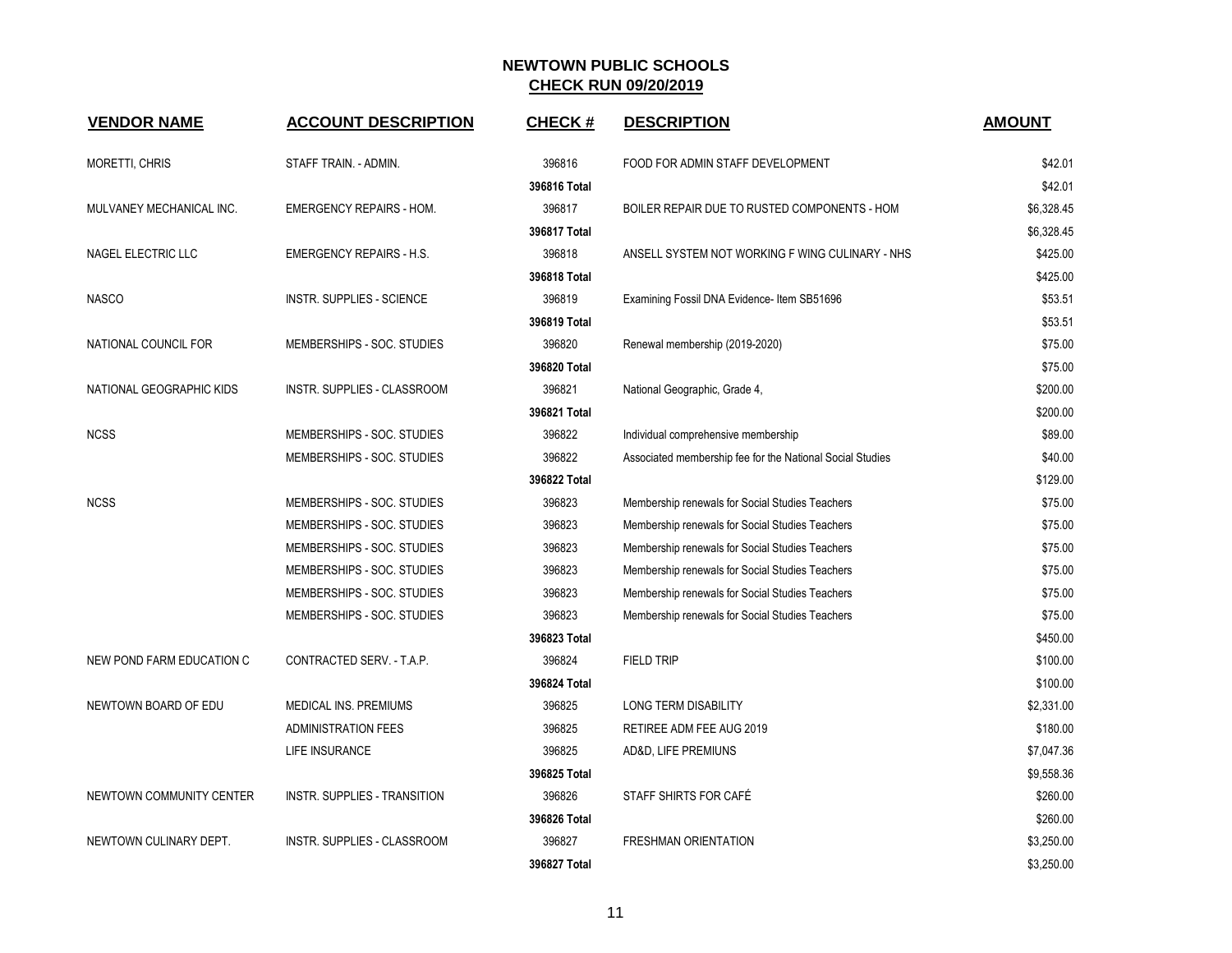| <b>VENDOR NAME</b>        | <b>ACCOUNT DESCRIPTION</b>          | <b>CHECK#</b> | <b>DESCRIPTION</b>                                               | <b>AMOUNT</b> |
|---------------------------|-------------------------------------|---------------|------------------------------------------------------------------|---------------|
| NEWTOWN FOOD SERVICES     | OFF. SUPPLIES - SUPER.              | 396828        | <b>REED LIBRARY SET-UP3</b>                                      | \$240.00      |
|                           | OFF./MEETING SUPPLIES - B.O.E.      | 396828        | CONVOCATION                                                      | \$5.850.00    |
| NEWTOWN FOOD SERVICES     | OTHER SUPPLIES - STAFF DEVELOP.     | 396828        | New Staff Orientation Breakfast/Lunch                            | \$1,965.00    |
|                           |                                     | 396828 Total  |                                                                  | \$8,055.00    |
| NEWTOWN HARDWARE          | <b>REPAIRS - SPORTS</b>             | 396829        | REF# 2170611 Replacement Pump for standing water on track        | \$99.99       |
|                           | <b>REPAIRS - SPORTS</b>             | 396829        | REF# 2170611 Replacement Pump for standing water on track        | \$33.98       |
|                           | <b>REPAIRS - SPORTS</b>             | 396829        | REF# 2170611 Replacement Pump for standing water on track        | \$6.49        |
|                           | <b>REPAIRS - SPORTS</b>             | 396829        | REF# 2170611 Replacement Pump for standing water on track        | \$25.36       |
|                           |                                     | 396829 Total  |                                                                  | \$165.82      |
| <b>NIXON COMPANY</b>      | <b>REPAIRS - SPORTS</b>             | 396830        | Ref# Invoices 203935 & 202494 Banners Updated                    | \$2,269.05    |
|                           | <b>REPAIRS - SPORTS</b>             | 396830        | Ref# Invoices 203935 & 202494 Banners Updated                    | \$59.00       |
|                           |                                     | 396830 Total  |                                                                  | \$2.328.05    |
| NORTHEAST SCOREBOARDS LLC | INSTR. SUPPLIES - SPORTS            | 396831        | OES BASEBALL SCOREBOARD                                          | \$1,000.00    |
|                           |                                     | 396831 Total  |                                                                  | \$1,000.00    |
| ON-SITE SHREDDING         | CONTRACTED SERV. - CLASSRM          | 396832        | Monthly Shredding Contract                                       | \$37.50       |
|                           |                                     | 396832 Total  |                                                                  | \$37.50       |
| PCM-G                     | TECH. SOFTWARE - INFO. TECH.        | 396833        | Microsoft MFG 2UJ-00011, 1 yr Desktop Education                  | \$31,108.50   |
|                           | TECH. SOFTWARE - INFO. TECH.        | 396833        | Microsoft MFG # 9EM-00292 Win Svt STD Core OLV 1 Year            | \$922.95      |
|                           |                                     | 396833 Total  |                                                                  | \$32,031.45   |
| PEARSON EDUCATION INC. 6  | INSTR. SUPPLIES - WORLD LANG.       | 396834        | Replacement AP Latin texts (A Song of War                        | \$1,016.46    |
|                           | INSTR. SUPPLIES - WORLD LANG.       | 396834        | Shipping.                                                        | \$76.23       |
|                           |                                     | 396834 Total  |                                                                  | \$1,092.69    |
| PEPPER J.W. & SON IN      | <b>INSTR. SUPPLIES - MUSIC</b>      | 396835        | Inv.#HL00127715 First we sing teaching strategies-primary grades | \$39.99       |
|                           | <b>INSTR. SUPPLIES - MUSIC</b>      | 396835        | Inv#HL00233943 First we sing digital resource supplements        | \$49.99       |
|                           | INSTR. SUPPLIES - MUSIC             | 396835        | Shipping & Handling                                              | \$9.99        |
|                           |                                     | 396835 Total  |                                                                  | \$99.97       |
| PIERRE, DARREN            | <b>B&amp;G SUPPLIES - CUSTODIAL</b> | 396836        | <b>CUSTODIAN SHOES</b>                                           | \$139.94      |
|                           |                                     | 396836 Total  |                                                                  | \$139.94      |
| PIONEER VALLEY BOOKS      | <b>TEXTBOOKS - CLASSROOM</b>        | 396837        | Classroom library books, see attached, Non fiction book          | \$290.65      |
|                           | TEXTBOOKS - CLASSROOM               | 396837        | 10% shipping                                                     | \$29.07       |
|                           |                                     | 396837 Total  |                                                                  | \$319.72      |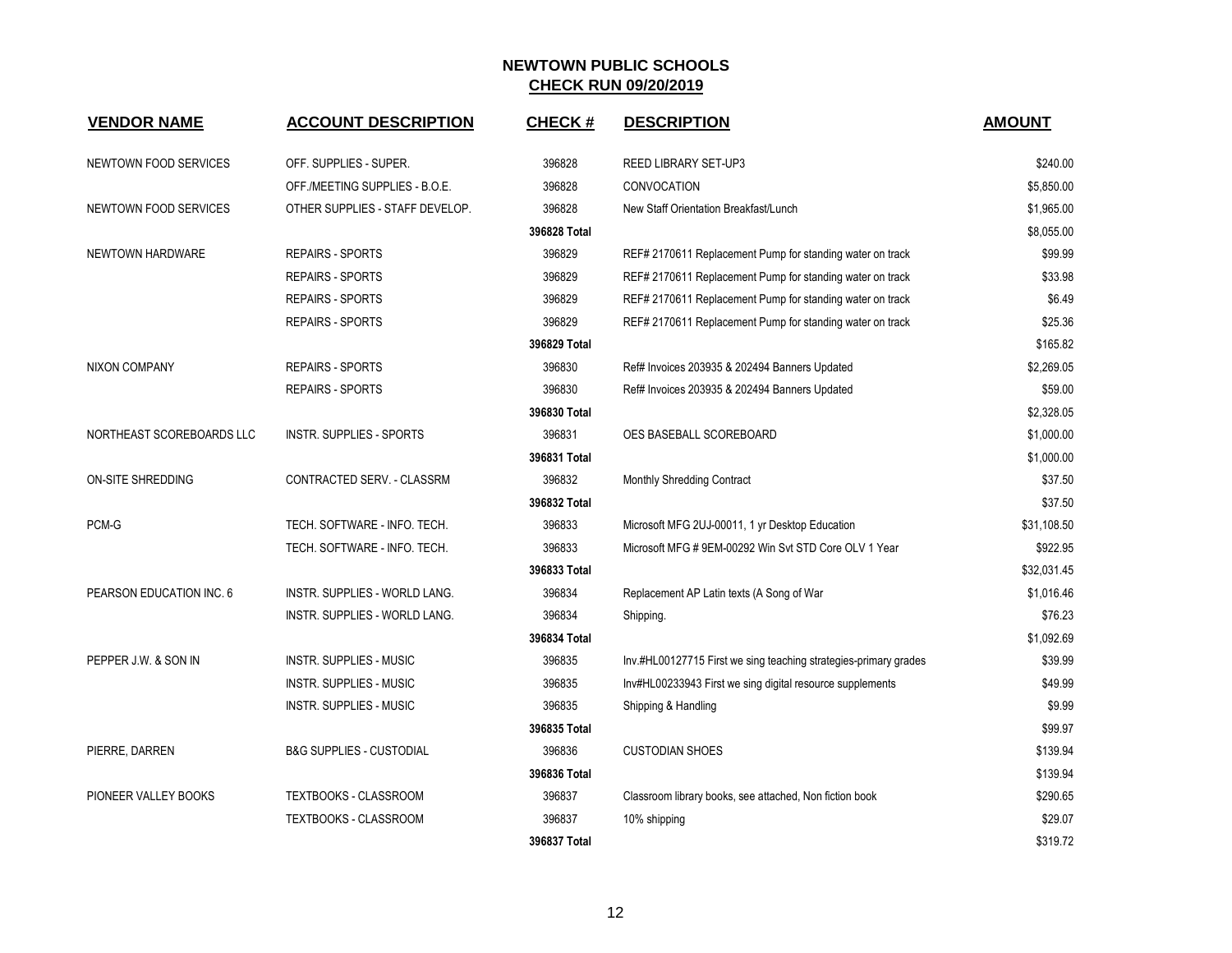| <b>VENDOR NAME</b>               | <b>ACCOUNT DESCRIPTION</b>          | <b>CHECK#</b> | <b>DESCRIPTION</b>                               | <b>AMOUNT</b> |
|----------------------------------|-------------------------------------|---------------|--------------------------------------------------|---------------|
| PLAYGROUND MEDIC                 | B. & G. REPAIRS - M.G.              | 396838        | PLAYGROUND SLIDE REPLACE - MG                    | \$4,536.00    |
|                                  |                                     | 396838 Total  |                                                  | \$4,536.00    |
| POLLEY, MARK                     | <b>B&amp;G SUPPLIES - CUSTODIAL</b> | 396839        | <b>CUSTODIAN SHOES</b>                           | \$150.00      |
|                                  |                                     | 396839 Total  |                                                  | \$150.00      |
| POWERSCHOOL GROUP LLC            | STAFF TRAIN. - BUS. SERV.           | 396840        | MASTER PROJECT NEWTOWN SD                        | \$1,701.52    |
|                                  | CONTRACTED SERV. - INFO. TECH.      | 396840        | EFINACE PLUS FUND ACCTGMANEMENT IMPLENTATION T&M | \$1,575.00    |
|                                  |                                     | 396840 Total  |                                                  | \$3,276.52    |
| PROJECT RISE MUSIC               | CONTRACTED SERV. - MUSIC            | 396841        | <b>MUSIC FOR MARCHING BAND</b>                   | \$2,750.00    |
|                                  |                                     | 396841 Total  |                                                  | \$2,750.00    |
| <b>RIFTON EQUIPMENT</b>          | INSTR. SUPPLIES - SP. ED. H.S.      | 396842        | INSTR. SUPPLIES - SP. ED. H.S.                   | \$202.50      |
|                                  |                                     | 396842 Total  |                                                  | \$202.50      |
| <b>RIVISTAS SUBSCRIPTION SER</b> | CONTRACTED SERV. - LIBRARY          | 396843        | CONTRACTED SERV. - LIBRARY                       | \$274.12      |
|                                  |                                     | 396843 Total  |                                                  | \$274.12      |
| SACRED HEART UNIVERSITY          | UNIVERSITY INTERNS                  | 396844        | <b>INTERNSHIP PROGRAM</b>                        | \$31,200.00   |
|                                  |                                     | 396844 Total  |                                                  | \$31,200.00   |
| SCHOLASTIC INC                   | INSTR. SUPPLIES - HEALTH ED         | 396845        | Class set of Choices magazine                    | \$237.25      |
|                                  | INSTR. SUPPLIES - HEALTH ED         | 396845        | Shipping charge                                  | \$23.73       |
|                                  | INSTR. SUPPLIES - CLASSROOM         | 396845        | Scholastic News -                                | \$908.00      |
|                                  | INSTR. SUPPLIES - CLASSROOM         | 396845        | Classroom Magazines                              | \$326.15      |
|                                  | INSTR. SUPPLIES - CLASSROOM         | 396845        | Classroom Magazines                              | \$795.78      |
|                                  | <b>INSTR. SUPPLIES - CLASSROOM</b>  | 396845        | Shipping                                         | \$204.30      |
|                                  |                                     | 396845 Total  |                                                  | \$2,495.21    |
| SCHOLASTIC INC (1)               | INSTR. SUPPLIES - CLASSROOM         | 396846        | Item #NTS821487 Map Skills for Today: Grade1     | \$243.10      |
|                                  | INSTR. SUPPLIES - CLASSROOM         | 396846        | Item #NTS821490 Map Skills for Today: Grade 3    | \$224.40      |
|                                  | INSTR. SUPPLIES - CLASSROOM         | 396846        | Shipping & Handling 10%                          | \$42.08       |
|                                  |                                     | 396846 Total  |                                                  | \$509.58      |
| SCHOLASTIC INC (2)               | INSTR. SUPPLIES - SOC. STUDIES      | 396847        | The New York Times UpFront magazine              | \$299.70      |
|                                  | INSTR. SUPPLIES - SOC. STUDIES      | 396847        | Shipping.                                        | \$29.97       |
|                                  |                                     | 396847 Total  |                                                  | \$329.67      |
| SHAPIRO, KIMBERLY                | STAFF TRAIN. - CLASSROOM            | 396848        | <b>COUNSELOR MEETING</b>                         | \$29.09       |
|                                  |                                     | 396848 Total  |                                                  | \$29.09       |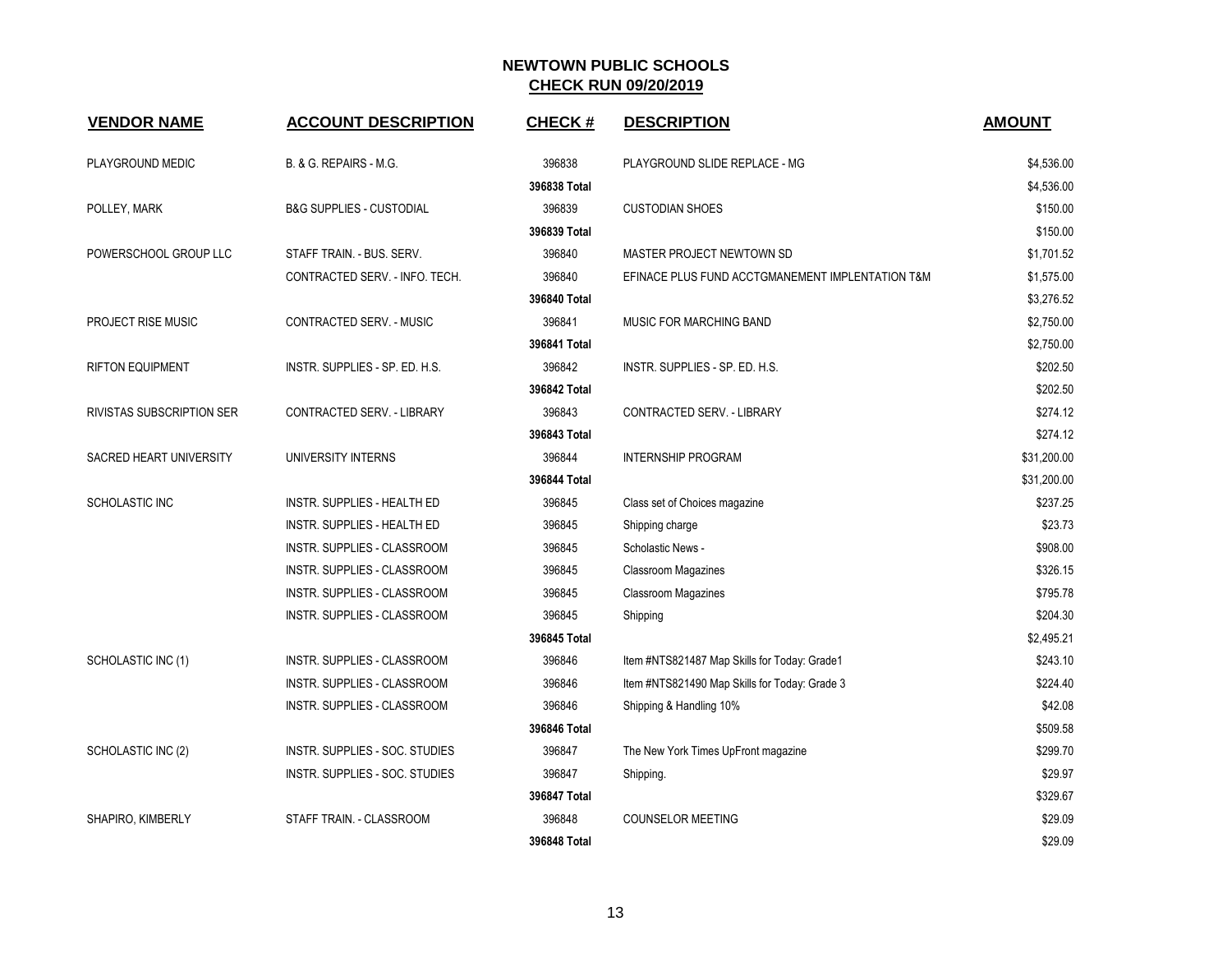| <b>VENDOR NAME</b>        | <b>ACCOUNT DESCRIPTION</b>       | <b>CHECK#</b> | <b>DESCRIPTION</b>                                    | <b>AMOUNT</b> |
|---------------------------|----------------------------------|---------------|-------------------------------------------------------|---------------|
| SOCIAL THINKING PUBLISHIN | <b>INSTR. SUPPLIES - GIFTED</b>  | 396849        | WE THINKERS DELUXE PACKAGE - PRICE INCLUDES SHIPPING  | \$112.05      |
|                           |                                  | 396849 Total  |                                                       | \$112.05      |
| SOLTERRA ACADEMY          | TUITION - OUT-OF-DISTRICT        | 396850        | TUITION - OUT-OF-DISTRICT                             | \$1,068.80    |
|                           | TUITION - OUT-OF-DISTRICT        | 396850        | TUITION - OUT-OF-DISTRICT                             | \$1,068.80    |
|                           |                                  | 396850 Total  |                                                       | \$2,137.60    |
| SOUTHBURY PRINTING C      | INSTR. SUPPLIES - WORLD LANG.    | 396851        | 30 spiral bound workbooks for Rosetta Stone           | \$294.87      |
|                           | INSTR. SUPPLIES - WORLD LANG.    | 396851        | 35 spiral bound workbooks for Rosetta Stone           | \$349.58      |
|                           | OFF. SUPPLIES - BUS. SERV.       | 396851        | 200 NEWTOWN SUB APPLICATION                           | \$151.23      |
|                           |                                  | 396851 Total  |                                                       | \$795.68      |
| ST. CATHERINE ACADEMY     | TUITION - OUT-OF-DISTRICT        | 396852        | TUITION - OUT-OF-DISTRICT                             | \$3,700.00    |
|                           |                                  | 396852 Total  |                                                       | \$3,700.00    |
| STAMP FULFILLMENT SERVICE | POSTAGE - ADMIN.                 | 396853        | Box of 500 stamped envelopes, Item 232148             | \$1,557.00    |
|                           | POSTAGE - ADMIN.                 | 396853        | Shipping charge. See attached order form.             | \$16.05       |
|                           |                                  | 396853 Total  |                                                       | \$1,573.05    |
| STENTIFORD, TODD          | <b>INSTR. SUPPLIES - SCIENCE</b> | 396854        | <b>SCIENCE SUPPLIES</b>                               | \$104.92      |
|                           |                                  | 396854 Total  |                                                       | \$104.92      |
| SWANK MOVIE LICENSING US  | CONTRACTED SERV. - INFO. TECH.   | 396855        | 1 year Licenses movie licensing USA for 7 schools     | \$3,486.00    |
|                           |                                  | 396855 Total  |                                                       | \$3,486.00    |
| TABASKO, EILEEN           | STAFF TRAVEL - STAFF DEVELOP.    | 396856        | LAC DINNER FUND TRAINING                              | \$71.01       |
|                           |                                  | 396856 Total  |                                                       | \$71.01       |
| <b>TECH AIR</b>           | <b>INSTR. SUPPLIES - SCIENCE</b> | 396857        | Invoice 05027155 for rental of one high pressure tank | \$114.95      |
|                           |                                  | 396857 Total  |                                                       | \$114.95      |
| TESTA REFRIGERATION, LLC  | REPAIRS - CAFETERIA              | 396858        | CONDENSER FAN MOTOR / NITRO - NMS                     | \$335.00      |
|                           | <b>REPAIRS - CAFETERIA</b>       | 396858        | NITRO TO CLEAN CONDENSER / NHS                        | \$365.00      |
|                           |                                  | 396858 Total  |                                                       | \$700.00      |
| THYSSENKRUPP ELEVATOR COR | <b>EMERGENCY REPAIRS - H.S.</b>  | 396859        | LABOR TO REPAIR ELEVATOR HIT BY SCRUBBING MACHINE     | \$1,100.00    |
|                           |                                  | 396859 Total  |                                                       | \$1,100.00    |
| <b>TORRCO</b>             | B. & G. REPAIRS - HOM.           | 396860        | REPLACE WET DUCTWORK - HOM                            | \$115.38      |
|                           | B. & G. REPAIRS - H.S.           | 396860        | <b>GREENHOUSE HOSE BIBS - NHS</b>                     | \$140.49      |
|                           |                                  | 396860 Total  |                                                       | \$255.87      |
| TORRES-O'LEARY, RACHEL    | STAFF TRAVEL - CLASSROOM         | 396861        | <b>WORKSHOP</b>                                       | \$61.25       |
|                           |                                  | 396861 Total  |                                                       | \$61.25       |